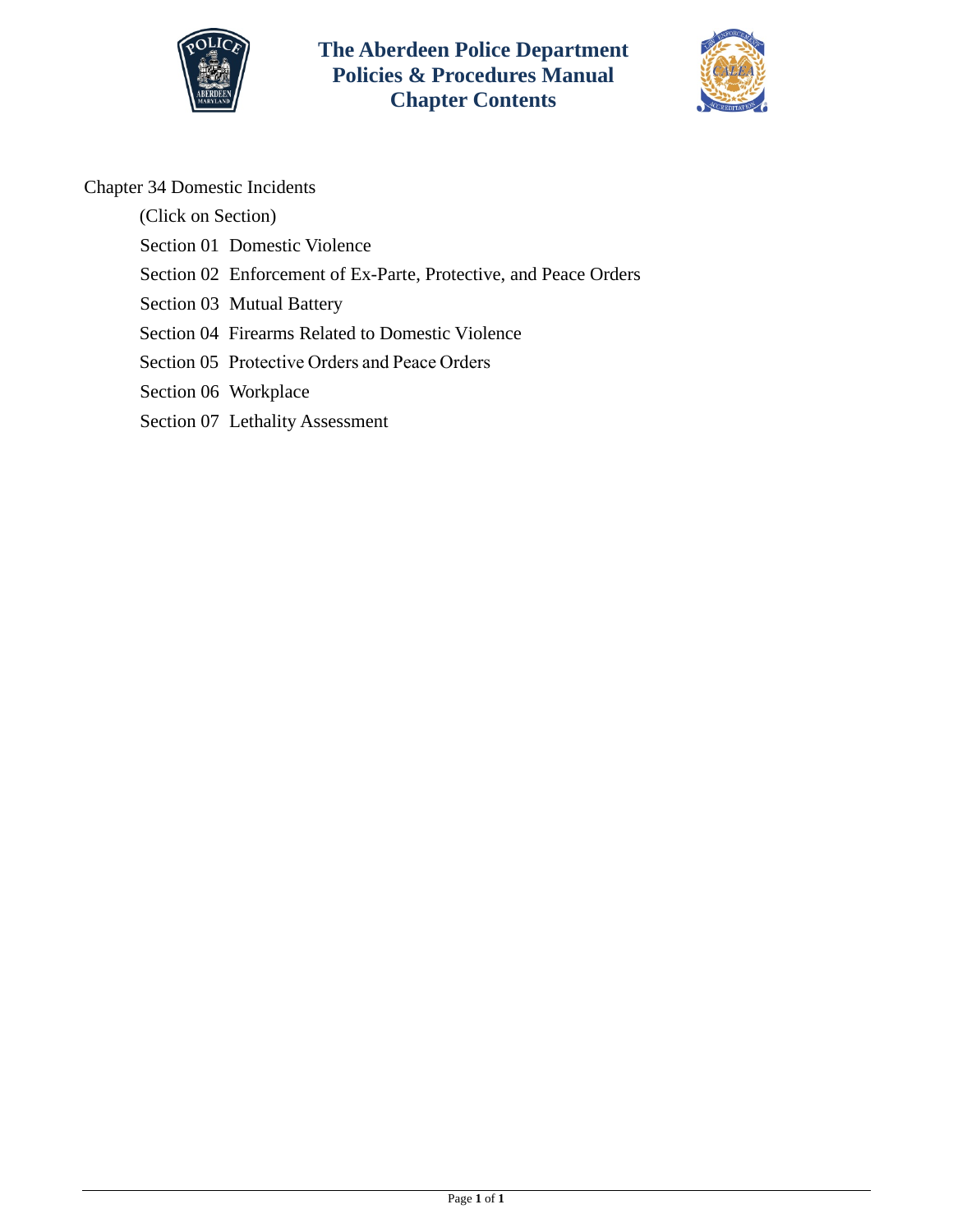



<span id="page-1-0"></span>

|  | Chapter 34 Domestic Incidents | GO 17-028, 11/09/2017 |
|--|-------------------------------|-----------------------|
|  | Section 01 Domestic Violence  | Supersedes GO 15-082  |

## **A. Policy**

- 1. The Aberdeen Police Department will treat domestic violence abuse incidents as serious criminal offenses; document all incidents as such; focus on the protective rights of domestic violence victims; and arrest domestic violence offenders.
- 2. Officers should arrest the assailant if there is probable cause to believe that a crime of domestic violence has been committed.

## **B. Arrest for a Domestic Violence Abuse without a Warrant**

- 1. Officers should use the Domestic Violence Matrix (Appendix A) as a guide for what incidents are defined as Domestic Violence and what actions the officer should take.
- 2. An officer may arrest a person without a warrant for a domestic violence abuse incident if
	- a. The officer has probable cause to believe that:
		- 1) the person battered the person's spouse or other person with whom the person resides;
		- 2) there is evidence of physical injury; and
		- 3) unless the person is immediately arrested:
			- a) the person may not be apprehended;
			- b) the person may cause physical injury or property damage to another or;
			- c) the person may tamper with, dispose of, or destroy evidence; and
	- b. If a report to the police was made within 48 hours of the alleged incident.
	- c. If there is evidence of a domestic assault, but the warrantless arrest rules do not apply, or the suspect is not located, the officer will complete an application for statement of charges by the end of his/her tour of duty.
		- 1) The officer shall document in the Incident Report the completion of this application.

## **C. Arrest for Domestic Violence**

- 1. When evidence of injury to the victim exists, an officer may make an arrest without a warrant regardless of the victim's interest in the aggressor being arrested.
- 2. When probable cause exists to affect an arrest and no on-scene arrest is made, the officer will document the circumstances and facts in the Incident Report and explain why the aggressor was not arrested.
- 3. The officer should not arrest persons who acted in self-defense.
- 4. If two people committed acts of domestic violence against each other, and neither acted in self-defense, the officer may consider arresting both persons.

## **D. Assisting the Victim**

- 1. Officers responding to domestic violence calls, including attempts or threats to commit domestic violence, and domestic stand-by, will provide the victim with a copy of the brochure entitled "CRIME VICTIMS AND WITNESSES: Your Rights and Services."
	- a. Officers will refer the victim to the Records Section who will advise the victim about when the initial report might be available.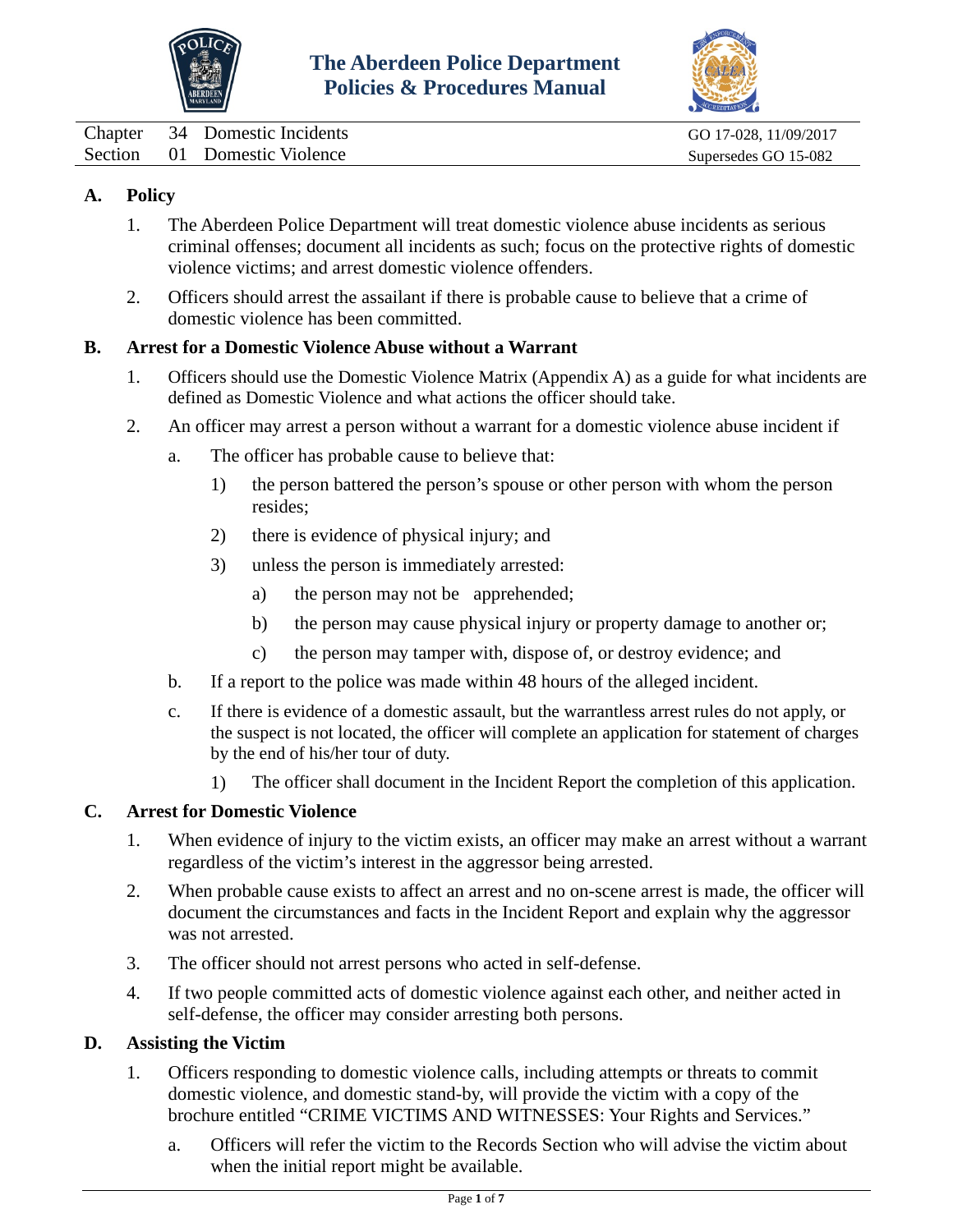



|         |         |                    | <b>MARYLAND</b>      |                                                                                                                                                                                                                                                                | ACCREDITATION         |
|---------|---------|--------------------|----------------------|----------------------------------------------------------------------------------------------------------------------------------------------------------------------------------------------------------------------------------------------------------------|-----------------------|
|         | Chapter | 34                 |                      | <b>Domestic Incidents</b>                                                                                                                                                                                                                                      | GO 17-028, 11/09/2017 |
| Section |         | 01                 |                      | <b>Domestic Violence</b>                                                                                                                                                                                                                                       | Supersedes GO 15-082  |
|         |         | $\mathbf b$ .      |                      | Officers will inform the victim that the initial report will be available to the victim for<br>\$5.00 dollars.                                                                                                                                                 |                       |
|         |         | $\mathbf{c}$ .     |                      | Officers will review with victims their rights, including obtaining (see Appendix C)<br>Summaries of Maryland Protective and Peace Orders)                                                                                                                     |                       |
|         |         |                    | 1)                   | An Interim, Temporary, and Final Protective Orders                                                                                                                                                                                                             |                       |
|         |         |                    | 2)                   | An Interim, Temporary, and Final Peace Orders                                                                                                                                                                                                                  |                       |
|         | 2.      |                    |                      | Officers, when requested by the victim, will assist victims in obtaining transportation to the<br>court to obtain an order and assist in filing an order or criminal charges.                                                                                  |                       |
|         | 3.      |                    |                      | Officers will document in the Incident Report that the victim was given written information<br>on victims' rights and available assistance, and all other assistance offered. (55.2.1a)                                                                        |                       |
|         | 4.      |                    |                      | Officers will inquire if the victim wants to leave the residence on a temporary or permanent<br>basis and assist the victim in contacting the local domestic violence service provider who can<br>provide 24 hour assistance.                                  |                       |
| Е.      |         |                    |                      | <b>Domestic Stand-by, Assistance to Victim</b>                                                                                                                                                                                                                 |                       |
|         | 1.      |                    |                      | Officers responding to the request for assistance to a victim who believes there is a danger of<br>serious and immediate personal harm shall:                                                                                                                  |                       |
|         |         | a.                 |                      | Protect the person from harm when responding to the request; and                                                                                                                                                                                               |                       |
|         |         | $\mathbf b$ .      |                      | Accompany the person to the family home so that the complainant may remove only<br>the following items, regardless of who paid for the items:                                                                                                                  |                       |
|         |         |                    | 1)                   | the personal clothing of the person and of any child in the care of the person, and;                                                                                                                                                                           |                       |
|         |         |                    | 2)                   | the personal effects, including medicine or medical devices, of the person and of<br>any child in the care of the person that the person or child needs immediately.                                                                                           |                       |
|         | 2.      |                    |                      | If the victim is denied access to the family residence, the officer will:                                                                                                                                                                                      |                       |
|         |         | a.                 |                      | Suggest that the victim contact the local domestic service provider for assistance and<br>support in filing for a protective/peace order, if the complainant is eligible to petition<br>the court for a peace/protective order.                                |                       |
|         |         | b.                 |                      | Refer the victim to the local domestic service provider and/or recommend that the<br>complainant seek the advice of an attorney.                                                                                                                               |                       |
| F.      |         | <b>Prohibition</b> |                      |                                                                                                                                                                                                                                                                |                       |
|         | 1.      |                    |                      | Officers shall not close a domestic violence complaint solely on an event.                                                                                                                                                                                     |                       |
| G.      |         |                    | <b>Documentation</b> |                                                                                                                                                                                                                                                                |                       |
|         | 1.      |                    |                      | The officer shall complete an Incident Report and a Harford County Domestic Violence<br>Form/Lethality Assessment for all domestic violence cases involving physical injury, assault<br>or alleged assault, regardless of whether an arrest is made. (55.2.4e) |                       |
|         | 2.      |                    |                      | The officer shall document in the Incident Report an explanation for all domestic violence<br>cases where no arrest is made. (See Appendix A, Domestic Violence Matrix.)                                                                                       |                       |
|         | 3.      |                    |                      | When a firearm is seized, the officer will explain to the victim that if a Temporary Protective                                                                                                                                                                |                       |

Order, a Final Protective Order or if criminal charges are not filed, the owner of the firearm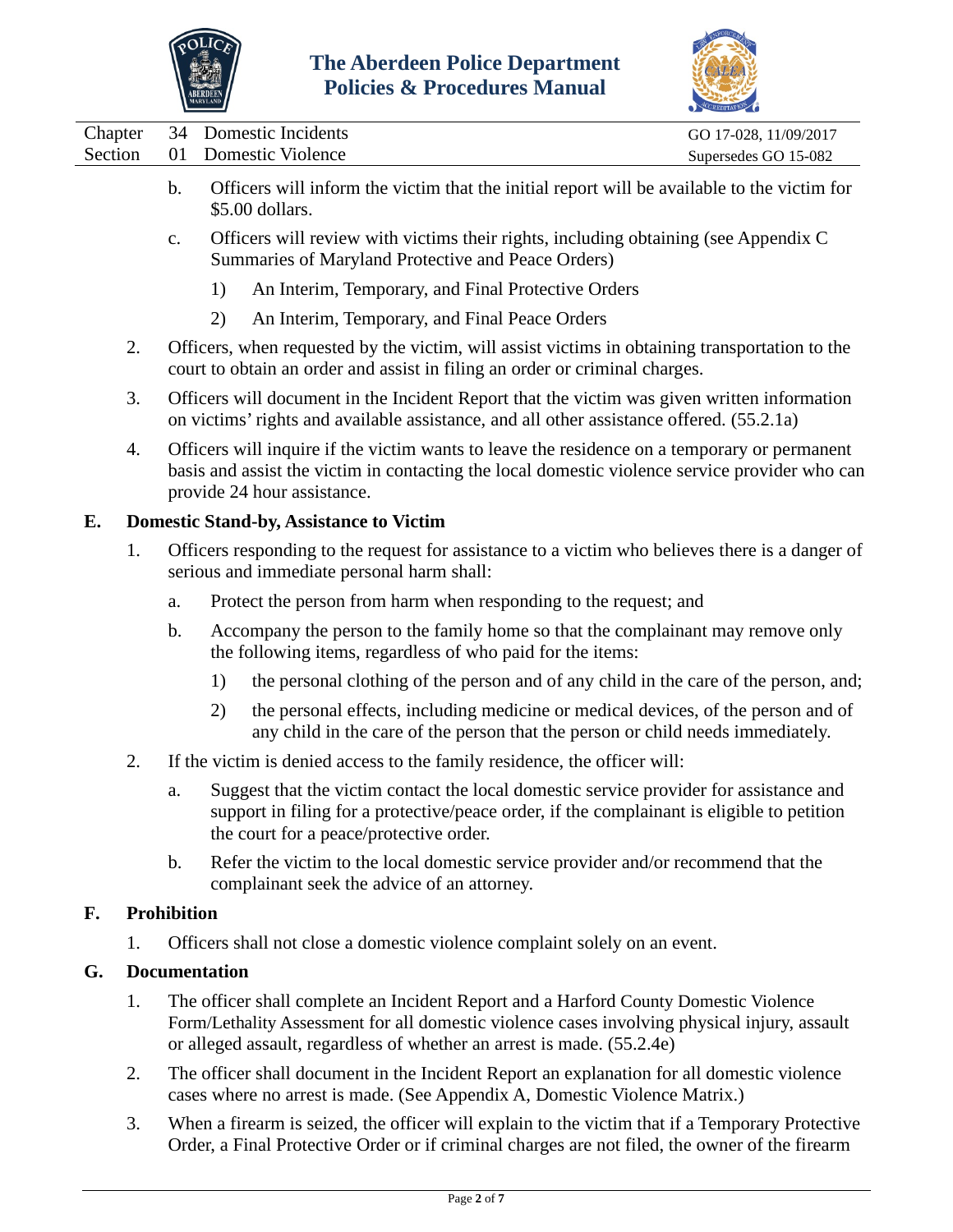



Chapter 34 Domestic Incidents GO 17-028, 11/09/2017

Section 01 Domestic Violence Supersedes GO 15-082

may retake possession of the firearm if the owner is eligible to possess a firearm. (See Appendix B, Victim Firearm Return Notice)

## **H. Investigation and Evidence Collection**

- 1. Identify and seize weapons and/or objects used as weapons.
	- a. The officer may remove a firearm from the scene if there is probable cause to believe that an act of domestic violence has occurred and the firearm was observed on the scene during the response.
- 2. Photograph evidence of violence and/or make sketches of the condition of the crime scene, e.g., room in disarray, damage to walls, doors, windows, broken dishes and furniture.
- 3. Take photographs, seize documents, and/or make sketches, illustrating the distance and/or area a victim may have had to travel in order to escape.
- 4. Mark and label as evidence, all photographs and/or sketches made.
- 5. Recover and seize torn clothing.
- 6. Seize any notes or writings made by respondent.
- 7. Document "excited utterances" made in the presence of an officer.
- 8. Interview all witnesses including children.
- 9. If necessary, accompany victim to hospital to recover clothing which may be evidence, or to take a statement.
- 10. Request that the victim write and sign a witness statement.
- 11. Retrieve the 911 recordings.
- 12. Arrange for, or take additional photographs of the injuries of all of the victims 2 to 3 days after incident, when bruises may have developed.
- 13. When applicable, and after conferring with a prosecutor, request hospital/medical reports.

# **I. Child Custody**

- 1. The officer should refer to the Department of Social Services and the judicial system, all child custody issues (except those involving child safety), and all cases involving Protective Orders.
- 2. When child safety is an issue, the officer will ensure the child is moved to a protected environment.
- 3. The officer should advise the petitioner that she/he may file a petition for contempt with the court that issued the protective order if a child or visitation situation constitutes a violation of a protective order.

## **J. Violation of Interim/Temporary/Final Peace/Protective Order**

- 1. When serving a Peace/Protective Order that orders the respondent to vacate the residence, the officer will ensure that the respondent vacates and takes only those personal belongings he/she may need to live and work during the period before the hearing.
	- a. If the respondent refuses to vacate after being served, the officer will arrest the respondent for "Violation of Temporary Peace/Protective Order."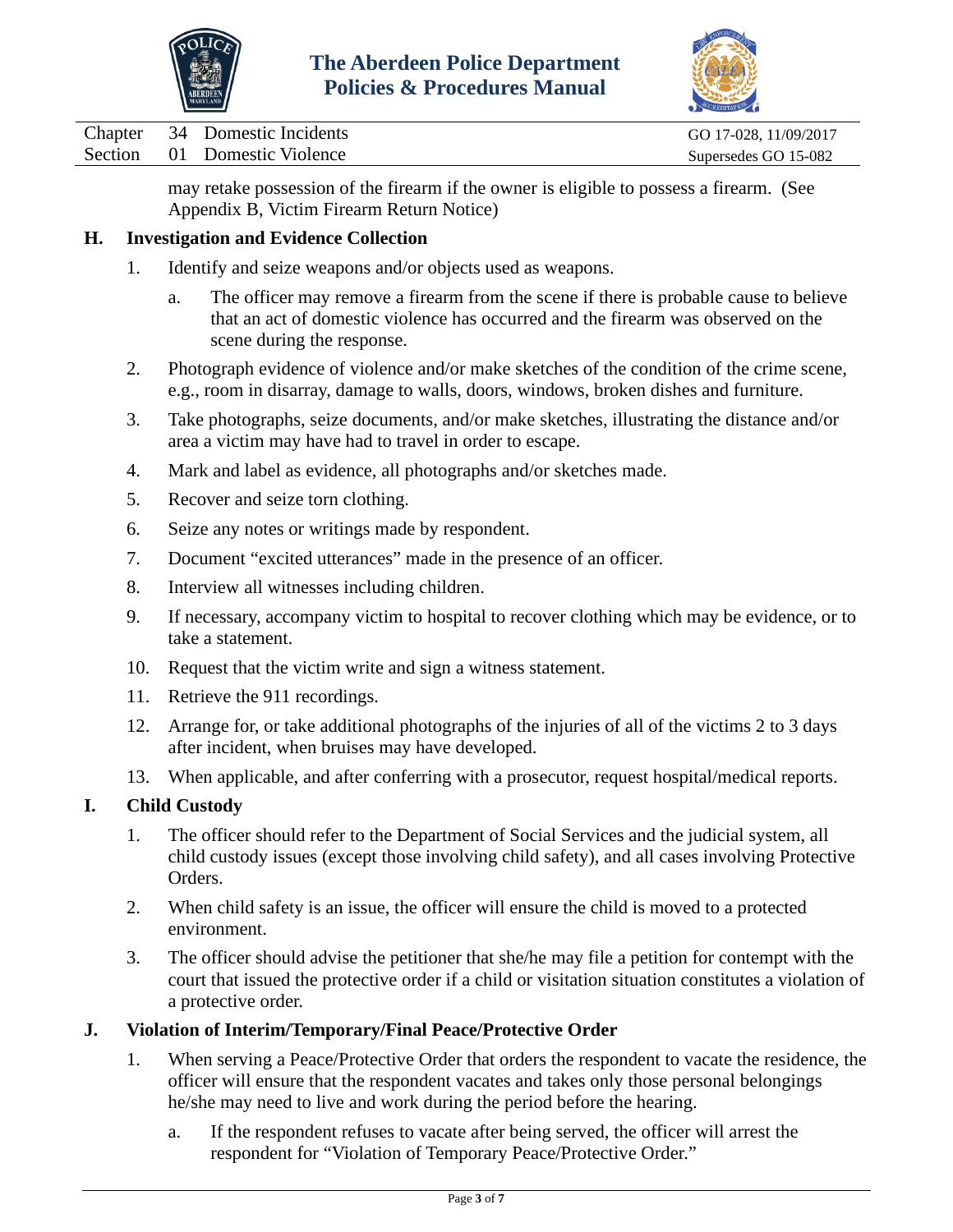



|  | Chapter 34 Domestic Incidents | GO 17-028, 11/09/2017 |
|--|-------------------------------|-----------------------|
|  | Section 01 Domestic Violence  | Supersedes GO 15-082  |
|  |                               |                       |

- 2. If conflicting vacate orders have been issued by different courts, the officer will first attempt to reconcile the conflicting orders before service.
	- a. If unable to reconcile the conflicting orders, the officer will serve both orders, and enforce them as necessary.
	- b. After service, the officer will refer both parties to the issuing court for resolution.
	- c. The officer will notify both courts of the conflict.

## **K. Respondent "Invited" Back by the Petitioner**

- 1. Where a respondent has been "invited" back into the residence by the petitioner, the officer
	- a. Will not arrest the petitioner;
	- b. Will arrest the respondent, if the respondent is in violation of an arrestable condition; or
	- c. Will inform the respondent that he/she is in violation of the civil Protective Order, if the violation is of a non-arrestable condition, and that the court can find the respondent in contempt.
- 2. Officers will inform both parties that:
	- a. The two parties cannot mutually consent to changing the conditions of the civil protective order.
	- b. Only the issuing court can modify or rescind a Peace/Protective Order, and;
	- c. If the victim/petitioner wants to change the conditions of the civil protective order, he/she should go to the issuing court and seek a modification or rescission of the order.

## **L. Supervisor's Role and Responsibilities**

- 1. Supervisors will monitor response to domestic violence cases to ensure compliance with the policies and procedures.
- 2. Supervisors will observe and note the officer's problem solving techniques, dual arrests, report-writing and what actions officers initiated regarding the safety of victims or potential victims.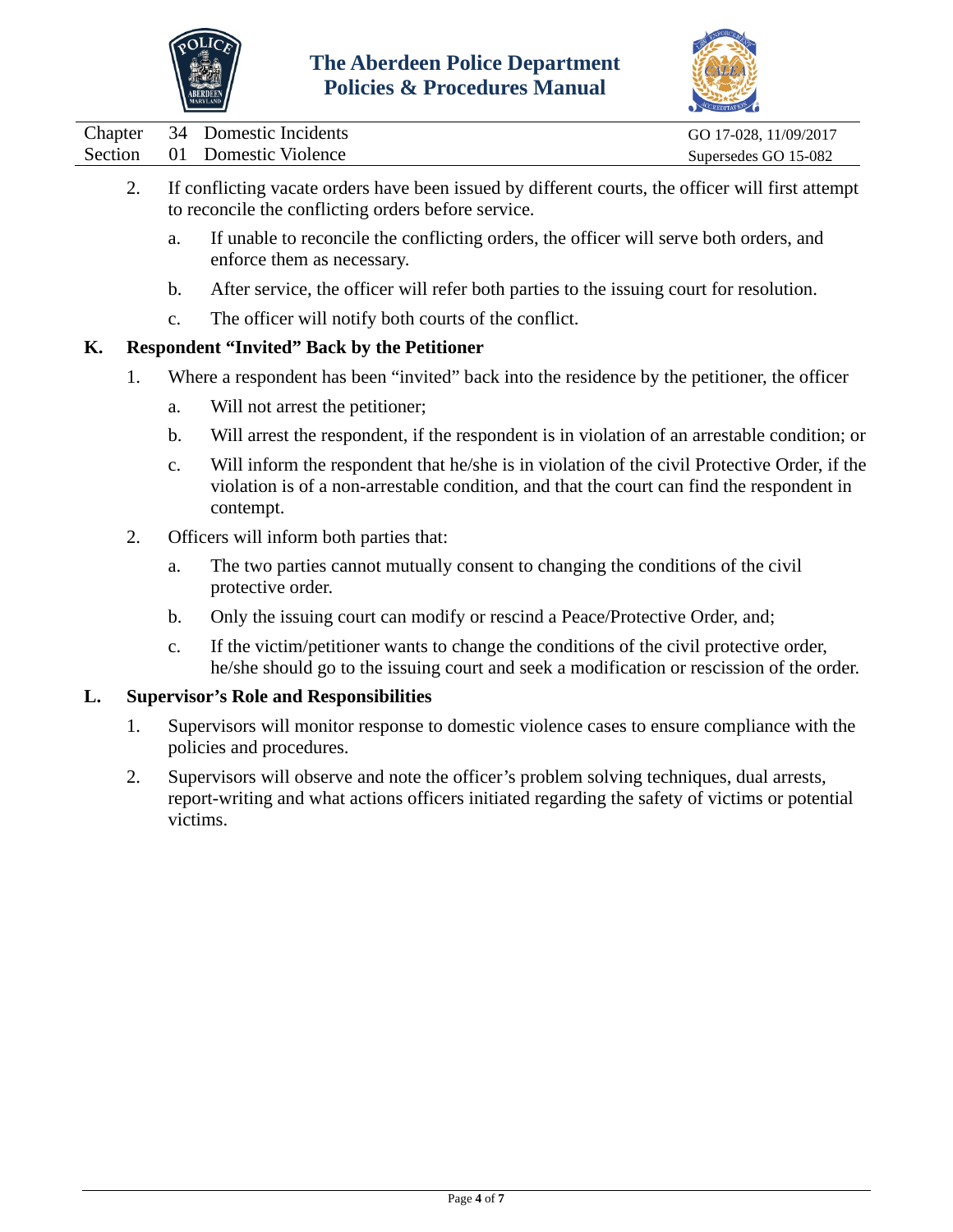



Chapter 34 Domestic Incidents GO 17-028, 11/09/2017

Section 01 Domestic Violence Supersedes GO 15-082

## **APPENDIX A Domestic Violence Matrix**

#### **INTIMATE PARTNERS - LIVING TOGETHER**

|                                       | <b>FBR</b><br>Report | <b>SO100</b><br><b>DV Checklist and</b><br><b>Witness</b><br><b>Statement</b> | <b>SO100</b><br>Lethality<br><b>Portion</b> | <b>Warrantless</b><br><b>Arrest</b> | <b>Charging Options</b>                                                             |  |  |
|---------------------------------------|----------------------|-------------------------------------------------------------------------------|---------------------------------------------|-------------------------------------|-------------------------------------------------------------------------------------|--|--|
| Verbal Only                           | No.                  | <b>No</b>                                                                     | No.                                         | <b>No</b>                           | No Charges                                                                          |  |  |
| <b>Alleged Assault</b>                | <b>Yes</b>           | Yes                                                                           | Yes                                         | <b>No</b>                           | Obtain a warrant/summons for serious<br>offenses; refer charges on lesser           |  |  |
| Assault with<br>evidence of<br>Injury | Yes                  | Yes                                                                           | Yes                                         | Yes*                                | If unable to arrest on scene, obtain a<br>warrant/summons by end of tour of<br>duty |  |  |

#### **SEPARATED BUT STILL LEGALLY MARRIED – LIVING TOGETHER or NOT**

|                                    | <b>FBR</b><br>Report | <b>SO100</b><br><b>DV Checklist and</b><br><b>Witness</b><br><b>Statement</b> | <b>SO100</b><br>Lethality<br><b>Portion</b> | Warrantless<br><b>Arrest</b> | <b>Charging Options</b>                                                             |
|------------------------------------|----------------------|-------------------------------------------------------------------------------|---------------------------------------------|------------------------------|-------------------------------------------------------------------------------------|
| Verbal Only                        | No                   | No                                                                            | No.                                         | <b>No</b>                    | No Charges                                                                          |
| <b>Alleged Assault</b>             | Yes                  | Yes                                                                           | Yes                                         | <b>No</b>                    | Obtain a warrant/summons for serious<br>offenses; refer charges on lesser           |
| Assault with<br>evidence of Injury | Yes                  | Yes                                                                           | Yes                                         | Yes*                         | If unable to arrest on scene, obtain a<br>warrant/summons by end of tour of<br>duty |

# **NON-INTIMATE PARTNERS – LIVING TOGETHER** Parent-Child and relatives (by marriage, blood or

adoption); Roommates; Divorced etc.

|                                    |                      |                                                                               |                                             |                                     | adoption), inoonimated, Divorced Ctc.                                                                                                                                      |
|------------------------------------|----------------------|-------------------------------------------------------------------------------|---------------------------------------------|-------------------------------------|----------------------------------------------------------------------------------------------------------------------------------------------------------------------------|
|                                    | <b>FBR</b><br>Report | <b>SO100</b><br><b>DV Checklist and</b><br><b>Witness</b><br><b>Statement</b> | <b>SO100</b><br>Lethality<br><b>Portion</b> | <b>Warrantless</b><br><b>Arrest</b> | <b>Charging Options</b>                                                                                                                                                    |
| Verbal Only                        | No.                  | No.                                                                           | No.                                         | No                                  | No Charges                                                                                                                                                                 |
| <b>Alleged Assault</b>             | Yes                  | Yes                                                                           | No.                                         | No                                  | <b>Refer Charges</b>                                                                                                                                                       |
| Assault with<br>evidence of Injury | <b>Yes</b>           | Yes                                                                           | No.                                         | Yes*                                | If unable to arrest on scene, obtain a<br>warrant/summons by end of tour of<br>duty<br>If juvenile suspect, charge<br>appropriately using Juvenile Charging<br>Procedures. |

\*Officer shall make an arrest only if the assault qualifies using this matrix *and* if the assault occurred within 48 hours.

\*This Matrix is intended only as a guide for Domestic Assault and does not take into consideration other possible criminal acts which may affect an officer's action.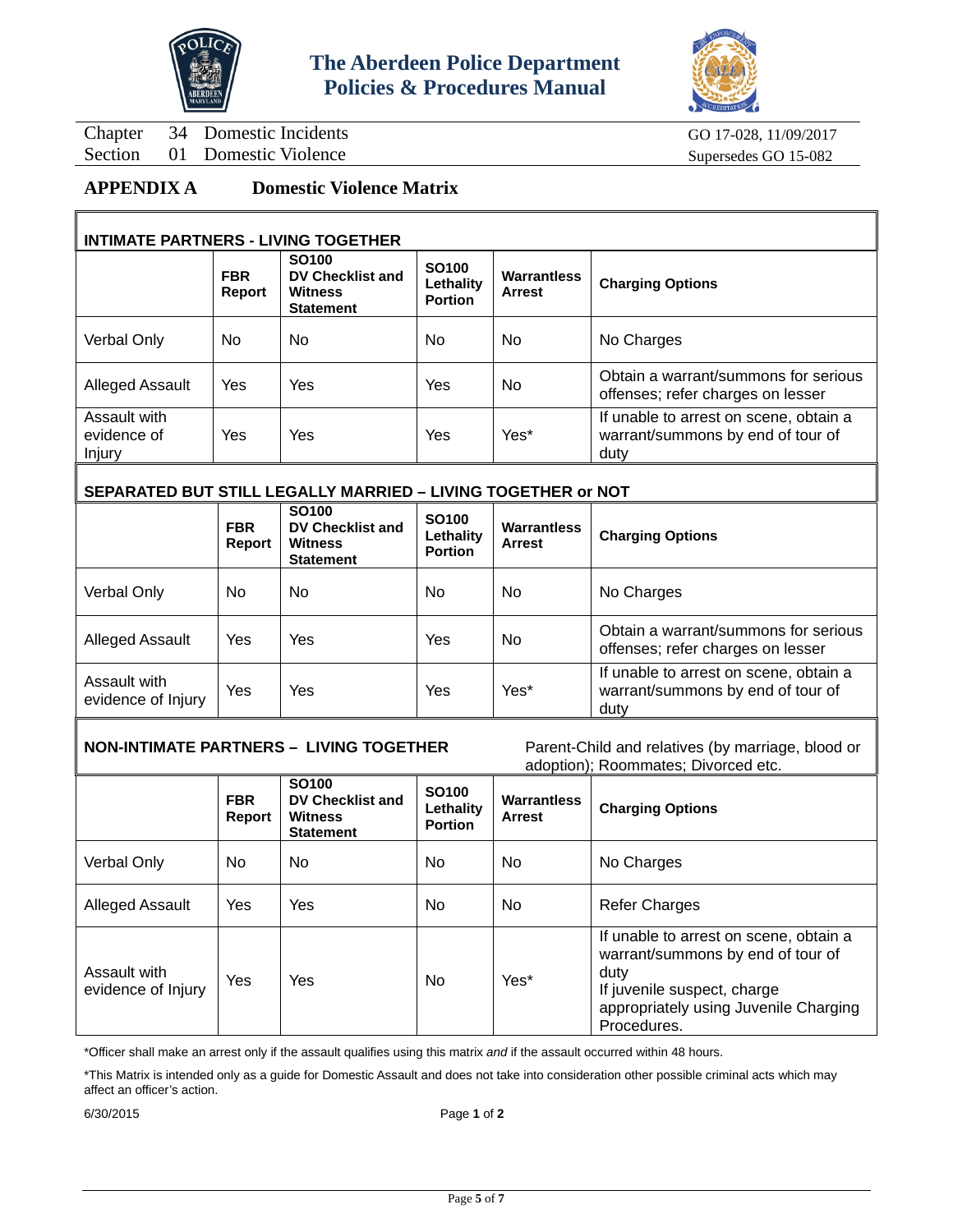



Chapter 34 Domestic Incidents GO 17-028, 11/09/2017

Section 01 Domestic Violence Supersedes GO 15-082

## **APPENDIX A Domestic Violence Matrix (continued)**

|                                    |                      | <b>INTIMATE PARTNERS - NOT LIVING TOGETHER</b>                                | Intimate at any time within the last 12 months   |                                     |                                                                                                                                                                  |
|------------------------------------|----------------------|-------------------------------------------------------------------------------|--------------------------------------------------|-------------------------------------|------------------------------------------------------------------------------------------------------------------------------------------------------------------|
|                                    | <b>FBR</b><br>Report | <b>SO100</b><br><b>DV Checklist and</b><br><b>Witness</b><br><b>Statement</b> | SO <sub>100</sub><br>Lethality<br><b>Portion</b> | <b>Warrantless</b><br><b>Arrest</b> | <b>Charging Options</b>                                                                                                                                          |
| <b>Verbal Only</b>                 | No.                  | No.                                                                           | No.                                              | No                                  | No Charges                                                                                                                                                       |
| Alleged Assault                    | Yes                  | Yes                                                                           | Yes                                              | No                                  | <b>Refer Charges</b>                                                                                                                                             |
| Assault with<br>evidence of Injury | Yes                  | Yes                                                                           | Yes                                              | No                                  | Obtain a warrant/summons for<br>serious offenses; refer charges on<br>lesser If juvenile suspect, charge<br>appropriately using Juvenile<br>Charging Procedures. |

**NON-INTIMATE PARTNERS – NOT LIVING TOGETHER** Parent-Child and relatives (by marriage, blood or

adoption); Roommates; Divorced etc.

|                                    | <b>FBR</b><br>Report | <b>SO100</b><br><b>DV Checklist and</b><br><b>Witness</b><br><b>Statement</b> | <b>SO100</b><br>Lethality<br><b>Portion</b> | <b>Warrantless</b><br><b>Arrest</b> | <b>Charging Options</b>                                                                                                                                              |
|------------------------------------|----------------------|-------------------------------------------------------------------------------|---------------------------------------------|-------------------------------------|----------------------------------------------------------------------------------------------------------------------------------------------------------------------|
| Verbal Only                        | No.                  | No                                                                            | No.                                         | No.                                 | No Charges                                                                                                                                                           |
| <b>Alleged Assault</b>             | Yes                  | Yes                                                                           | No.                                         | No.                                 | <b>Refer Charges</b>                                                                                                                                                 |
| Assault with<br>evidence of Injury | Yes                  | Yes                                                                           | No.                                         | No.                                 | Obtain a warrant/summons for<br>serious offenses; refer charges on<br>lesser.<br>If juvenile suspect, charge<br>appropriately using Juvenile<br>Charging Procedures. |

#### **CHILD IN COMMON – NOT LIVING TOGETHER (pregnancy does not qualify )**

|                                    | <b>FBR</b><br>Report | <b>SO100</b><br>DV Checklist and<br>Witness<br><b>Statement</b> | <b>SO100</b><br>Lethality<br><b>Portion</b> | <b>Warrantless</b><br><b>Arrest</b> | <b>Charging Options</b>                                                       |
|------------------------------------|----------------------|-----------------------------------------------------------------|---------------------------------------------|-------------------------------------|-------------------------------------------------------------------------------|
| Verbal Only                        | No.                  | No.                                                             | No.                                         | No                                  | No Charges                                                                    |
| <b>Alleged Assault</b>             | Yes                  | Yes                                                             | Yes                                         | No                                  | <b>Refer Charges</b>                                                          |
| Assault with<br>evidence of Injury | Yes                  | Yes                                                             | Yes                                         | No                                  | Obtain a warrant/summons for<br>serious offenses; refer charges on<br>lesser. |

\*Officer shall make an arrest only if the assault qualifies using this matrix *and* if the assault occurred within 48 hours.

\*This Matrix is intended only as a guide for Domestic Assault and does not take into consideration other possible criminal acts which may affect an officer's action.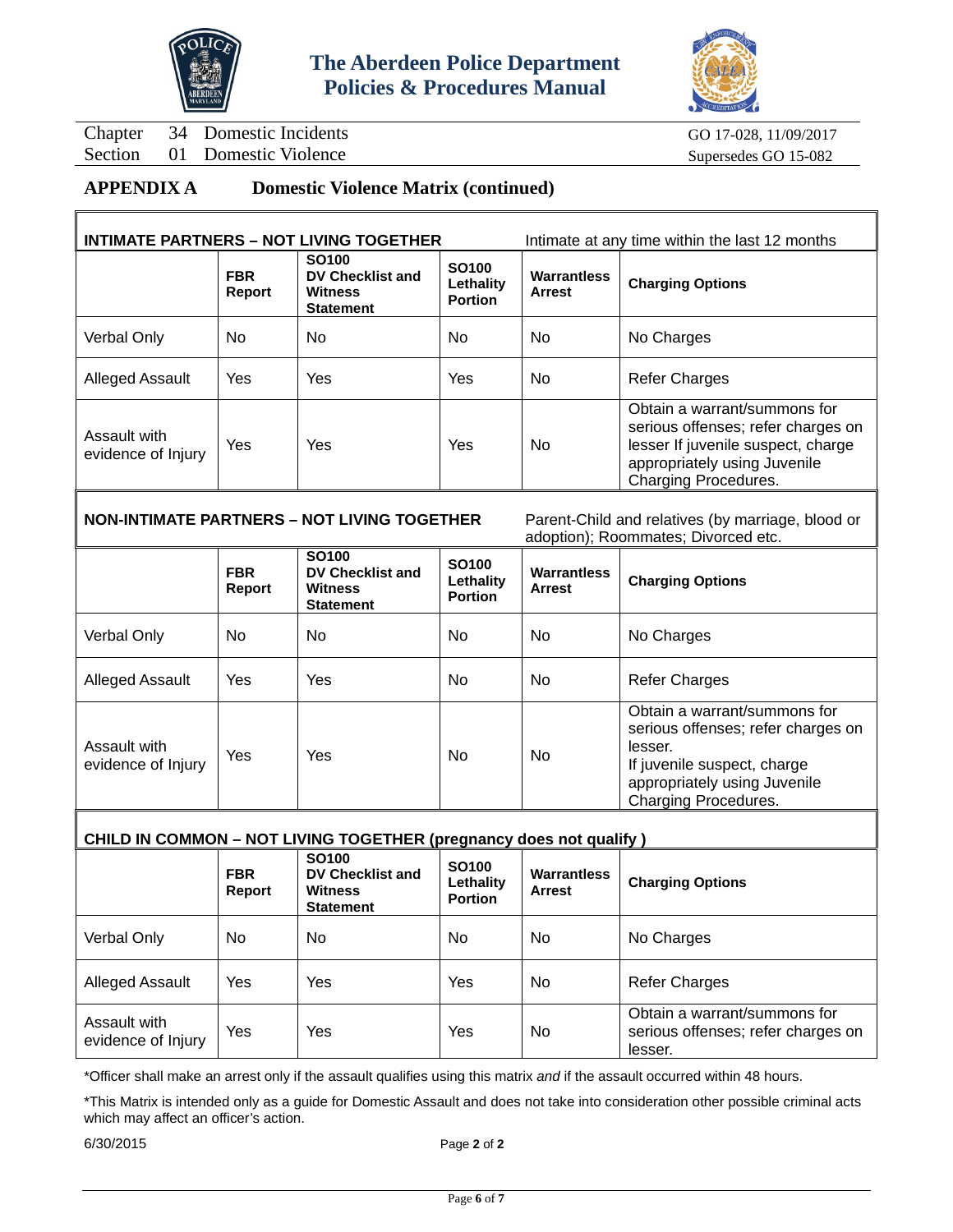



Chapter 34 Domestic Incidents GO 17-028, 11/09/2017 Section 01 Domestic Violence Supersedes GO 15-082

## **APPENDIX B Victim Firearm Return Notice**



# **Aberdeen Police Department Victim Firearm Return Notice**

*Under Maryland law, Maryland Police Officers may remove firearms from domestic violence scenes if they:*

- 1. Have probable cause to believe that an act of domestic violence has occurred; and
- 2. Observe firearms in plain view at the scene.

30 days after a domestic violence incident, the owner of the firearm may retake possession of the firearm that was removed from a domestic violence scene if:

- 1. A victim does not obtain a Protective Order; or
- 2. Criminal charges are not filed against the gun owner and the gun owner is still eligible to possess a firearm.

If a victim obtains a Protective Order, the Aberdeen Police Department will keep any firearms that were removed from domestic violence scene for as long as the Order is in effect.

**If you plan to get an Order or press charges, please contact the officer who gave you this notice.**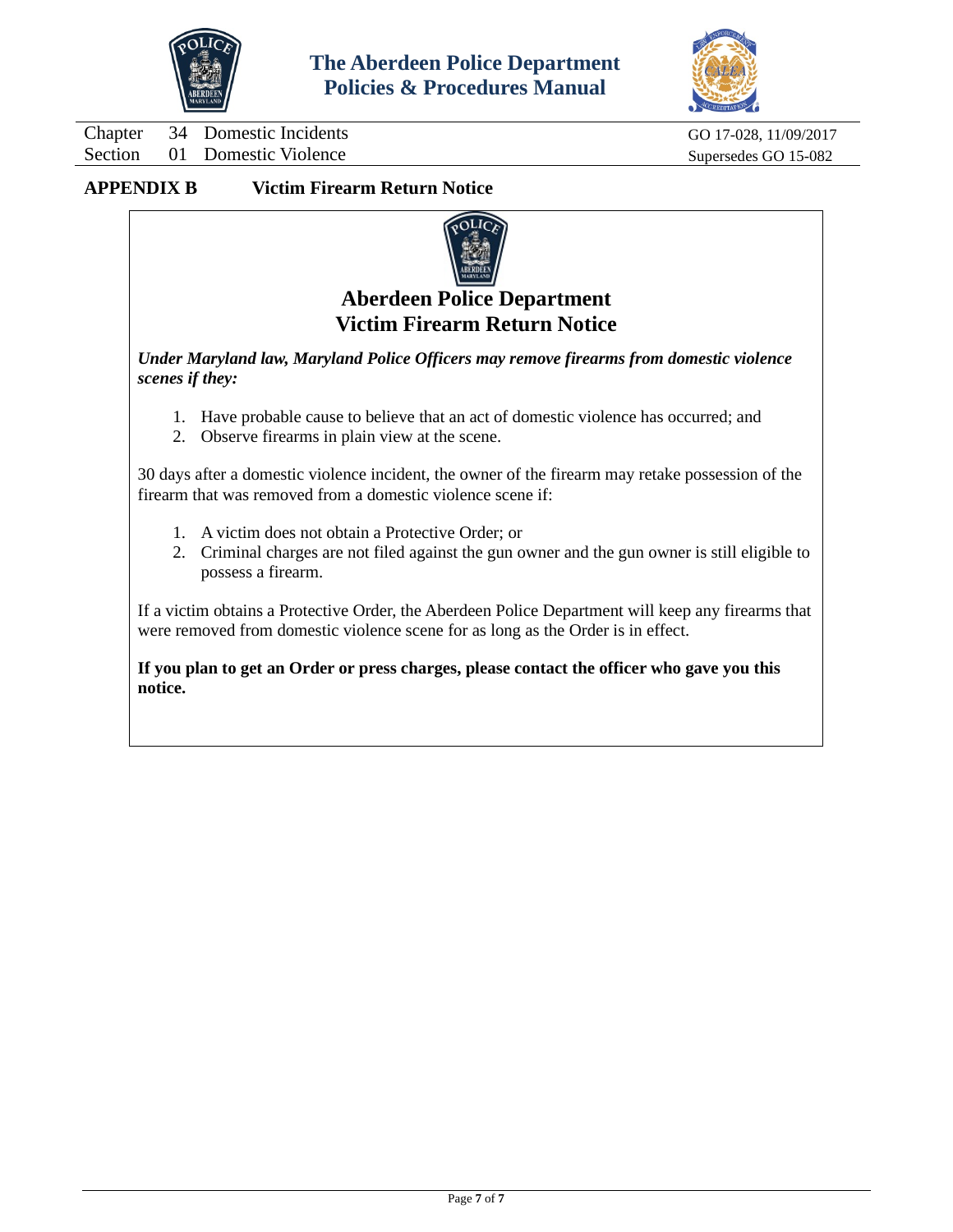



<span id="page-8-0"></span>Chapter 34 Domestic Incidents Chapter 34 Original Policy

Section 02 Enforcement of *Ex-Parte*, Protective, and Peace Orders

## **A. Enforcement of Interim, Temporary and Final Peace or Protective Orders**

- 1. Officers may, depending on the language used in an Interim, Temporary, or Final Peace or Protective Order issued by the court, arrest without a warrant for violation of the order.
- 2. Officers who respond to a request regarding domestic violence shall provide the victim with written notice that informs the victim that they may file a petition in the District or Circuit Court.
	- a. When the office or the Clerk of the Court is not available, the victim may file with a District Court Commissioner for relief under *Family Law Article§4-502*.

## **B. Verifying Validity of an Order**

1. Officers responding to a scene and presented by the victim with an Interim, Temporary, Final Peace or Protective Order will verify the validity of the order and take whatever action is required by the remedies ordered by the judge, as prescribed by law, under the *Annotated Code of Maryland Family Law Article §4-509* and *Courts & Judicial Proceedings Article §3-1508*.

## **C. Person Claims the Existence of a Peace or Protective Order**

- 1. When officers are told of the existence of an Interim, Temporary, or Final Peace or Protective Order but no document is present, they will query NCIC and METERS and verify with the originating law enforcement agency or court whether a civil Peace or Protective Order has been served, and if verified, what the conditions of the order are.
- 2. If verified, an arrest will be made for violations of arrestable conditions.
- 3. If not verified, the officer may not take enforcement action based on the possibility of a civil Peace or Protective Order. However, the officer may take enforcement action on any relevant violation of Maryland Law. The officer should advise:
	- a. The alleged respondent of the possible consequences if a civil Peace or Protective Order is outstanding; and
	- b. The alleged petitioner to seek safety, confirm the existence of a civil Peace or Protective Order, and refer the complainant to the appropriate court to initiate contempt proceedings for any violations of non-arrestable conditions.
- 4. Officers should accomplish service of a civil Peace or Protective Order before taking enforcement actions.

## **D. Enforcement of Out-of-State Protective Orders in Maryland**

- 1. A Protective Order issued by a court of another state or an Indian tribe shall be accorded full faith and credit by a court of this State and shall be enforced only to the extent that the order affords relief that is permitted under *Family Law Article §4-506(d).*
- 2. A law enforcement officer shall arrest with or without a warrant and take into custody a person whom the officer ha probable cause to believe is in violation of a protective order issued by a court of another state or an Indian tribe and is in effect at the time of the violation if the condition is an arrestable violation in Maryland.
- 3. If the condition is a civil violation in Maryland, even if it is a criminal violation in the other state, the officer may not arrest.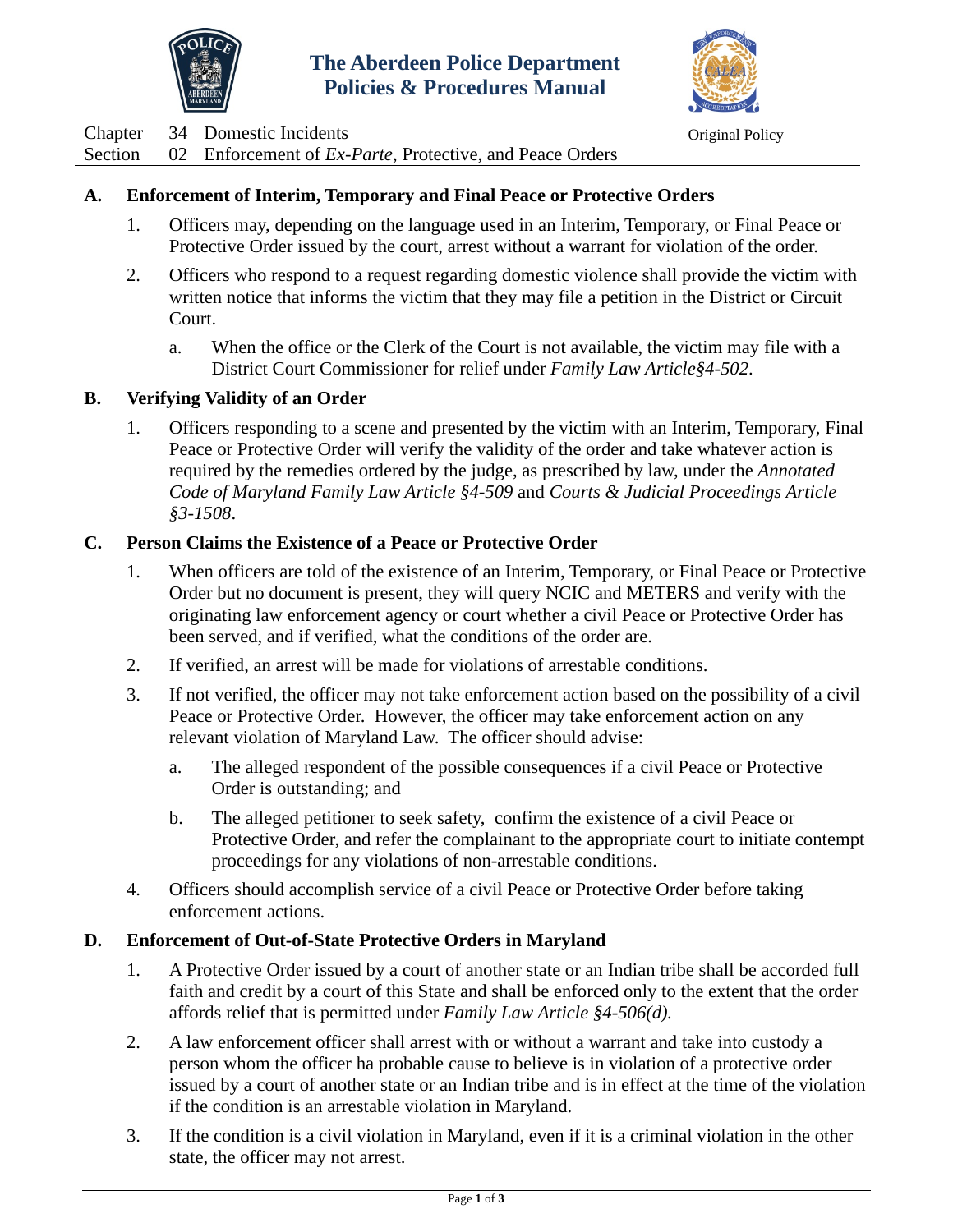



Chapter 34 Domestic Incidents Chapter 34 Original Policy Section 02 Enforcement of *Ex-Parte*, Protective, and Peace Orders

- a. Refer the petitioner to a Maryland court where the petitioner may petition for contempt.
- 4. An officer may enforce an out-of-state final order for protection for as long as the order is effective in the other state.
- 5. An out-of-state temporary protective order may only be enforced to the extent that relief is permitted under *Family Law §4-505*.
	- a. The out-of-state temporary protective order could be fully enforced by a law enforcement officer for not more than 7 days after service of the order.
	- b. Excluding the length of time exception, the temporary protective order would be enforceable just as a Maryland protective order.
- 6. An Interim Protective Order issued in another state cannot be enforced in Maryland.
- 7. A Peace Order issued in another state cannot be enforced in Maryland.

#### **E. Procedures for Validating an Out-of-State Protection Order**

- 1. The officer shall examine the order for protection to determine whether it "appears valid on its face."
- 2. The officer shall effect an arrest if the order appears valid on its face and the out-of-state violation is a misdemeanor violation under *Family Law Article §4-505* and *§4-506(d) (1)- (5)*.
- 3. The following items should be looked at to determine if the order appears valid on its face:
	- a. Names of the parties;
	- b. Date of issuance;
	- c. Date of expirations (some states have non-expiring orders for protection. Read the order to determine its duration);
	- d. Terms and conditions against the abuser;
	- e. Name of the issuing court; and
	- f. Signature of the judicial officer.
- 4. Officers can further validate the validity of an out-of-state order of protection by contacting the law enforcement agency in the issuing state or the issuing court before affecting an arrest.
- 5. When the petitioner does not possess a copy of the out-of-state order for protection, the officer can make an arrest when one of the following requirements are met when the condition is an arrestable violation in Maryland:
	- a. Confirmation of the order for protection is confirmed through METERS; or
	- b. Verification is made with the Maryland District or Circuit court in which the person seeks assistance that the order is on file.
- 6. Officers unable to verify that an out-of-state order of protection was filed in a Maryland court and no copy is available for verification, the officer should:
	- a. Discuss safety planning with the victim;
	- b. Arrest the respondent for any other offenses that the respondent has committed;
	- c. Instruct victim to file charges with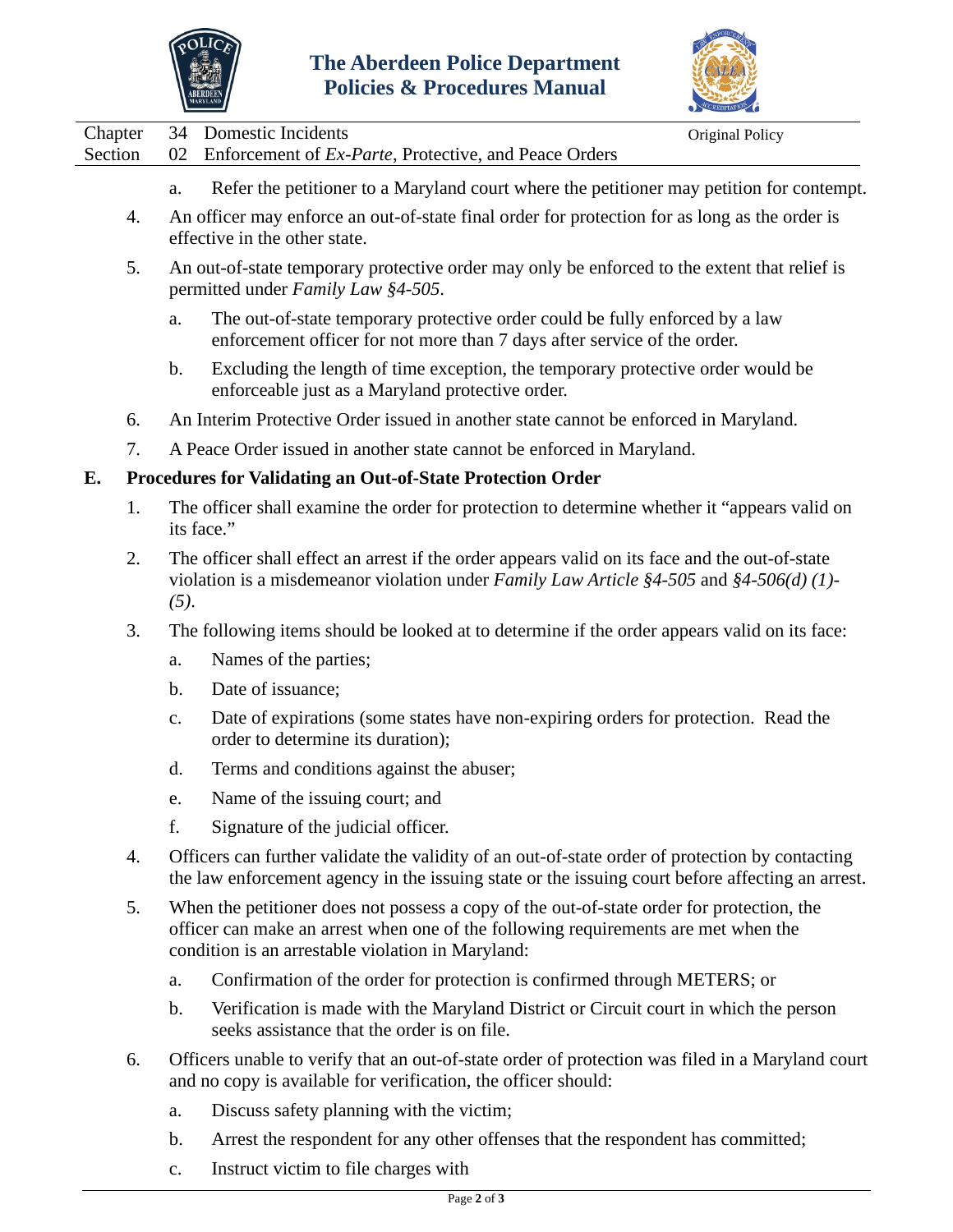



Chapter 34 Domestic Incidents Original Policy

Section 02 Enforcement of *Ex-Parte*, Protective, and Peace Orders

- d. Advise the victim how to file charges; and
- e. Refer the victim to the local domestic violence service provider for assistance in obtaining a Maryland order for protection and/or additional safety planning.

## **F. Immunity**

1. A law enforcement officer acting in accordance with the requirements of the Family Law Article shall be immune from civil liability if the law enforcement officer acts in good faith and in a reasonable manner, without malice or gross negligence.

#### **G. Military Base Residents**

1. Operations Captain will coordinate with the Provost Marshal of a military base regarding all aspects of serving and enforcing Peace and Protective Orders for persons who reside or work on a military base.

#### **H. Matrix - Possible Court-Ordered Actions for Peace/Protective Orders**

| <b>Court Ordered Actions Possible</b>                                                                                  | <b>Interim</b><br><b>Protective</b><br>Order | <b>Interim</b><br>Peace<br>Order | Temp.<br><b>Protective</b><br>Order | Temp.<br>Peace<br>Order | Final<br><b>Protective</b><br>Order | Final<br>Peace<br>Order | <b>Arrestable</b><br><b>Offense</b> |
|------------------------------------------------------------------------------------------------------------------------|----------------------------------------------|----------------------------------|-------------------------------------|-------------------------|-------------------------------------|-------------------------|-------------------------------------|
| Order the respondent to refrain from further<br>abuse or threats of abuse                                              | Yes                                          | Yes                              | Yes                                 | Yes                     | Yes                                 | Yes                     | Yes                                 |
| Order the respondent to refrain from<br>contacting or attempting to contact or harass<br>the victim                    | Yes                                          | Yes                              | Yes                                 | Yes                     | Yes                                 | Yes                     | Yes                                 |
| Order the respondent to refrain from entering<br>the victim's residence                                                | Yes                                          | Yes                              | Yes                                 | Yes                     | Yes                                 | Yes                     | Yes                                 |
| Order the respondent to stay away from the<br>victim's place of employment, school, or<br>temporary residence          | Yes                                          | Yes                              | Yes                                 | Yes                     | Yes                                 | Yes                     | Yes                                 |
| Grant temporary possession of the residence<br>to the victim or an adult family member,<br>under certain circumstances | Yes                                          | N <sub>0</sub>                   | Yes                                 | No                      | Yes                                 | N <sub>0</sub>          | Yes                                 |
| Award temporary custody of minor children                                                                              | Yes                                          | N <sub>0</sub>                   | Yes                                 | No                      | Yes                                 | N <sub>0</sub>          | N <sub>0</sub>                      |
| Establish temporary visitation and conditions                                                                          | N <sub>0</sub>                               | N <sub>0</sub>                   | Yes                                 | N <sub>0</sub>          | Yes                                 | N <sub>0</sub>          | N <sub>0</sub>                      |
| Award emergency family maintenance                                                                                     | N <sub>0</sub>                               | N <sub>0</sub>                   | N <sub>0</sub>                      | N <sub>0</sub>          | Yes                                 | N <sub>0</sub>          | N <sub>o</sub>                      |
| Award temporary use and possession of<br>jointly owned vehicle                                                         | N <sub>o</sub>                               | N <sub>0</sub>                   | N <sub>o</sub>                      | N <sub>0</sub>          | Yes                                 | N <sub>0</sub>          | N <sub>0</sub>                      |
| Order counseling                                                                                                       | No                                           | N <sub>0</sub>                   | N <sub>o</sub>                      | N <sub>0</sub>          | Yes                                 | Yes                     | N <sub>0</sub>                      |
| Order respondent to pay court costs                                                                                    | No                                           | No                               | No                                  | No                      | Yes                                 | Yes                     | N <sub>0</sub>                      |
| Order the respondent to remain away from<br>the victim's child care provider                                           | N <sub>o</sub>                               | N <sub>0</sub>                   | Yes                                 | N <sub>0</sub>          | Yes                                 | N <sub>0</sub>          | N <sub>o</sub>                      |
| Order the respondent to surrender firearms                                                                             | N <sub>o</sub>                               | N <sub>0</sub>                   | No                                  | N <sub>0</sub>          | Yes                                 | N <sub>0</sub>          | Yes                                 |
| Order respondent to vacate the residence<br>immediately                                                                | Yes                                          | N <sub>0</sub>                   | Yes                                 | N <sub>0</sub>          | Yes                                 | No                      | Yes                                 |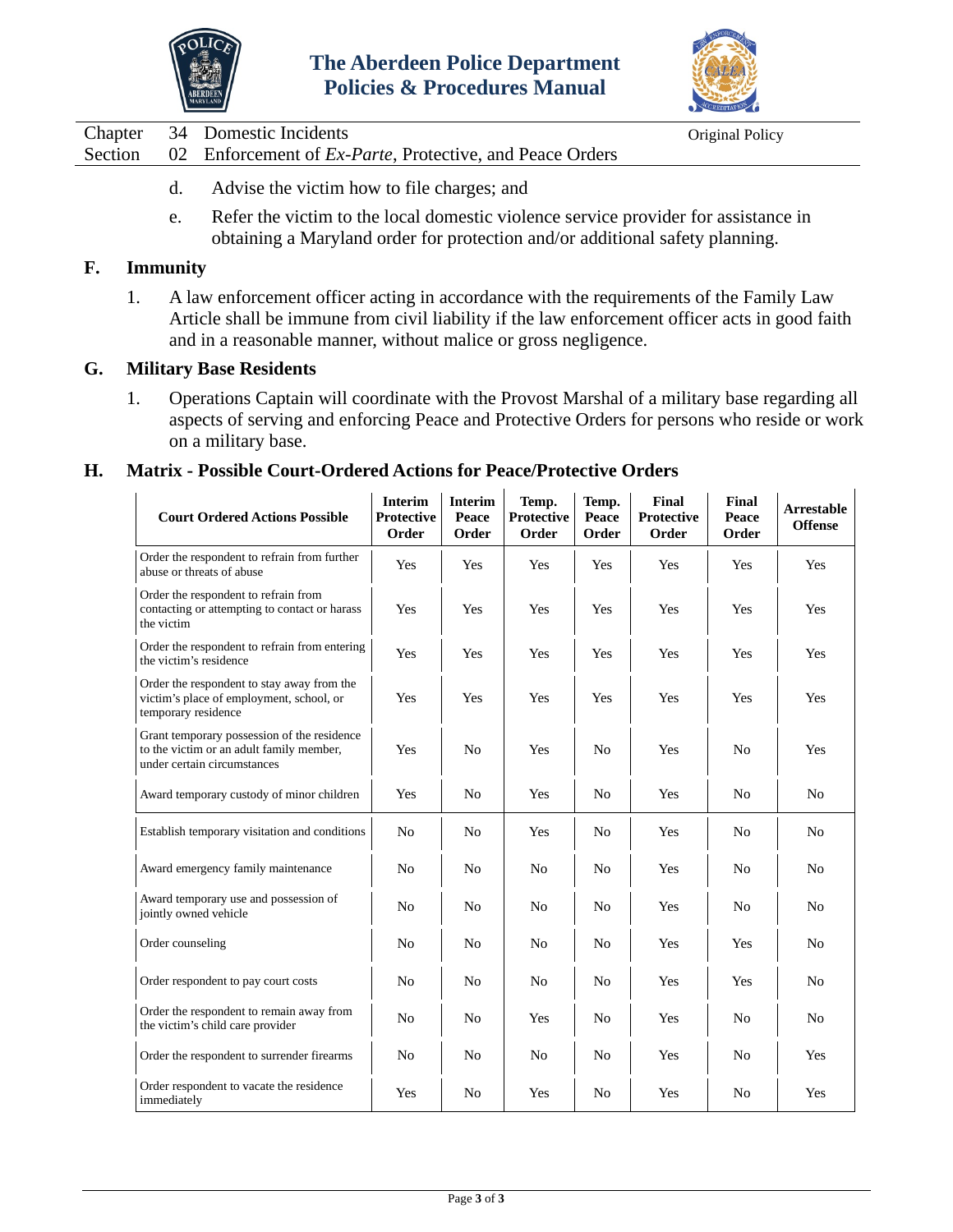



<span id="page-11-0"></span>Chapter 34 Domestic Incidents Chapter 34 Original Policy Section 03 Mutual Battery Supersedes None

## **A. Dual Arrest**

- 1. Dual Arrest refers to the arrest of two parties involved in a domestic violence situation and occurs when both parties commit a crime, most often a battery, against each other. In such cases, dual arrest is appropriate.
- 2. Dual arrest is not appropriate when a victim strikes an aggressor in self-defense.
- 3. Under the Annotated Code of Maryland, Criminal Procedure Article, §2-204 Domestic Abuse generally:

"If the police officer has probable cause to believe that a mutual battery occurred and arrest is necessary under subsection (a) of this section, the police officer shall consider whether one of the persons acted in self-defense when determining whether to arrest the person whom the police officer believes to be the primary aggressor."

4. APD recognizes the dynamics of domestic violence and because Maryland law seeks to hold the primary aggressor accountable, cases of dual arrest should not be a frequent occurrence.

#### **B. Investigation and Evaluations of Injuries**

When a mutual battery has occurred, the responding officer will:

- 1. Investigate and interview the parties as in any domestic violence case;
- 2. While investigating, consider any history of violence, including any previous or current Peace/Protective Order;
- 3. A determination as to who the primary aggressor is should not necessarily include who started a verbal argument, since verbal provocation is not cause for combative behavior;
- 4. Evaluate injuries sustained by the parties considering:
	- a. the degree, appearance and type of injury, determining whether injuries are offensive or defensive;
	- b. the relative strength, size and capability to inflict injury of each person; and
	- c. the relative fear displayed by each of the parties;
- 5. Consider whether one of the parties acted in self-defense; and
- 6. Determine whether one of the parties was the primary aggressor.

#### **C. Self-defense Consideration**

- 1. Maryland law requires that the officer "considers whether one of the parties acted in selfdefense." In Maryland, a person may act in self-defense when:
	- a. person actually believed that he/she was in immediate and imminent danger of bodily harm;
	- b. The person's belief was reasonable; and
	- c. The person used no more forced than was reasonably necessary to defend himself/herself considering the threatened or actual harm.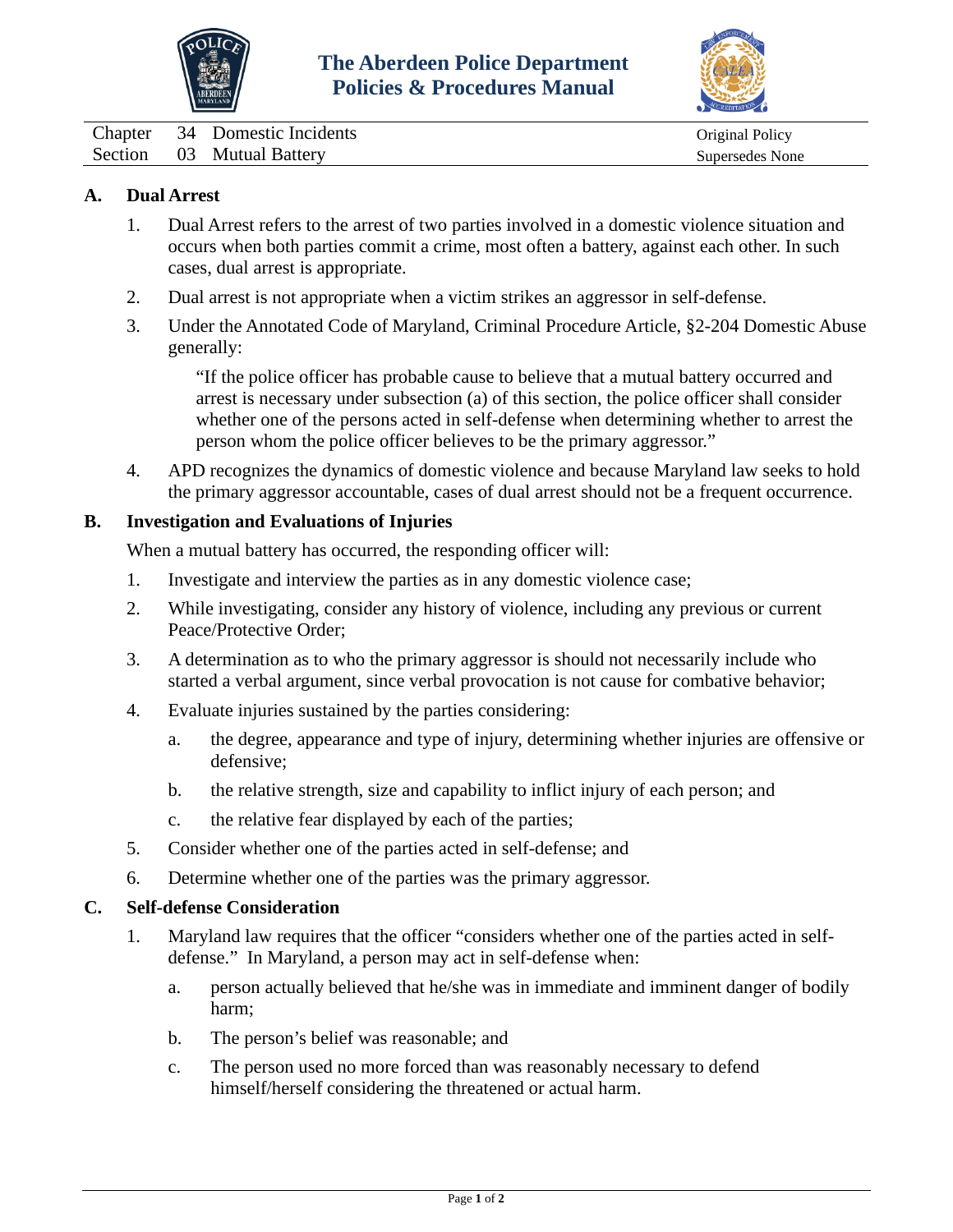



|  | Chapter 34 Domestic Incidents | Original Policy |
|--|-------------------------------|-----------------|
|  | Section 03 Mutual Battery     | Supersedes None |

- 2. In cases where a person's injuries are severe enough to demonstrate an intent to do great bodily harm and the officer has probable cause to believe the suspect committed the offense, the officer should consider that the extent of the victim's injuries do not substantiate the suspect's claim of self-defense.
- 3. The investigating officer will always consider the self-defense factors and decide whether one of the parties' actions constituted an act of self-defense.

#### **D. Arrests in Cases of Mutual Battery**

- 1. Officers should avoid dual arrest whenever the investigation reveals that a person acted in self-defense.
- 2. If one person was the primary aggressor, that person should be arrested. Persons who defend themselves from a battery should not be arrested.
- 3. If two person committed domestic offenses, and neither was acting in self-defense, both persons may be arrested.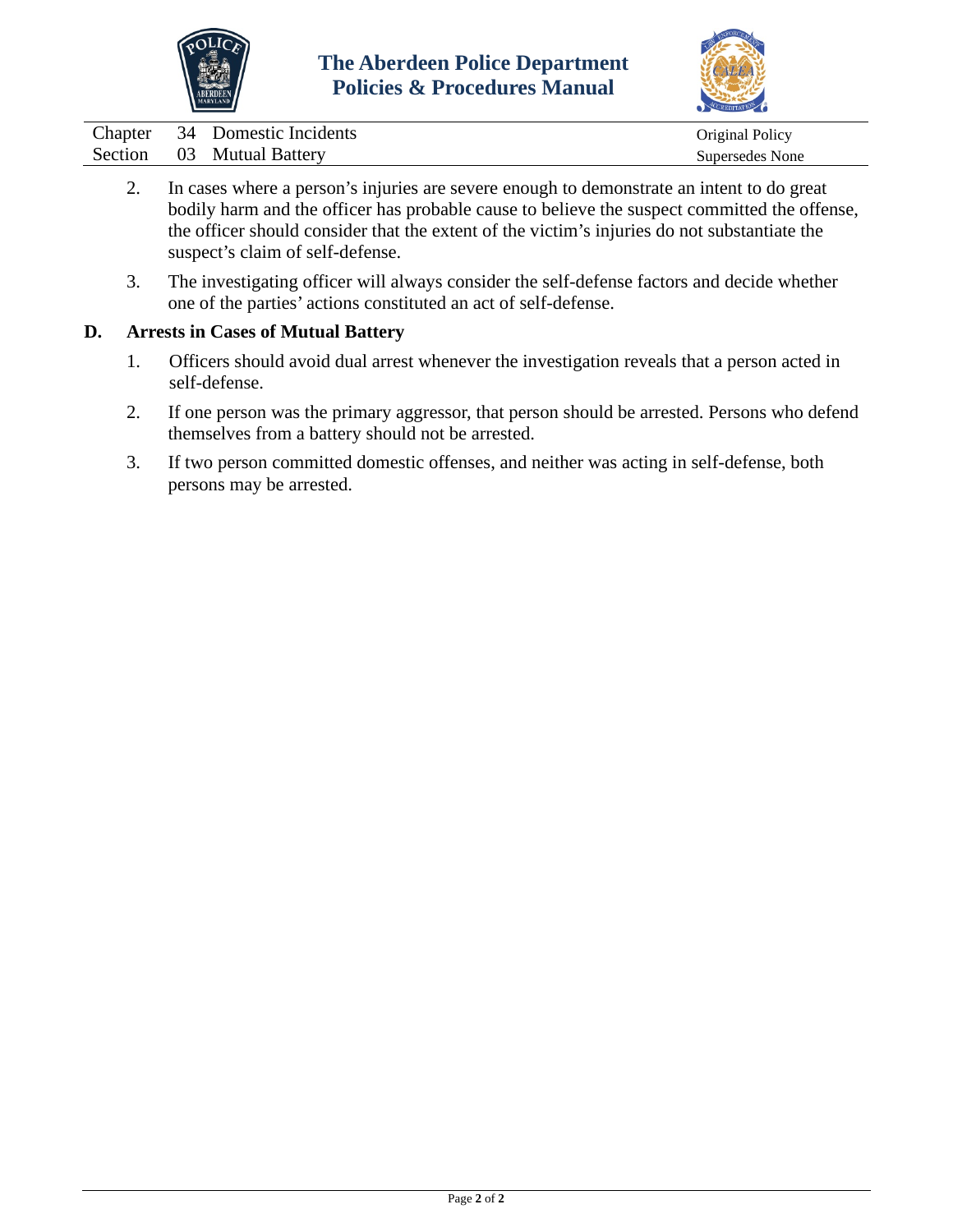



<span id="page-13-0"></span>Chapter 34 Domestic Incidents Original Section 04 Firearms Related to Domestic Violence Supersedes None

## **A. Firearms Present Inquiry**

1. For reasons of officer safety, officers should inquire if firearms are present at a domestic violence scene.

## **B. Removing Firearms from Scene Under Family Law Article, § 4-511**

- 1. Officers will remove a firearm form a domestic violence scene if:
	- a. probable cause exists to believe that an act of domestic violence has occurred; and
	- b. they have observed the firearm on the scene during the response.

## **C. Restriction on Possession of Regulated Firearms**

1. Under the Annotated Code of Maryland, Public Safety Article, § 5-134 (b), a dealer or person may not sell, rent, or transfer a regulated firearm to a purchaser, lessee, or transferee who the dealer or other person knows or has reasonable cause to believe is a respondent against whom a current Protective Order has been entered under § 4-506 of the Family Law Article.

## **D. Firearms Removed from Domestic Violence Scene**

- 1. Officers will:
	- a. When responding to the scene of an alleged act of domestic violence, the officer may remove a firearm from the scene if there is probable cause to believe that an act of domestic violence has occurred and the firearm was observed on the scene during the response. The officer will explain to the victim that at the conclusion of a proceeding on the alleged act of domestic violence, the owner may retake possession of the firearm after 30 days unless ordered to surrender the firearm under § 4-506, Family Law Article. The victim will be provided a written document of this statement. Officers will document on the IR that this information was explained to the victim and that the victim was given a written notice of this fact;
	- b. provide the owner of the firearm information pertinent in retaking the seized firearm.
	- c. provide for the safe storage of the firearm pending any related domestic violence proceedings;
	- d. complete an Incident/Domestic Violence Report and a Property Sheet.
- 2. The Criminal Section Supervisor will ensure that a complete trace on the weapon is concluded.
- 3. The seized firearm will be held in accordance with APD property held procedures for forwarding to the MSP Forensic Sciences Division to conduct test firing or other requested or required tests.

## **E. Prohibition against Possession of a Firearm by a Responder**

- 1. A respondent subject to a protective order is prohibited from possessing a regulated firearm and is guilty of a misdemeanor under the Public Safety Article § 5-133 of the Annotated Code of Maryland.
- 2. Possession of a rifle under the same circumstances is not a violation of Public Safety Article § 5-133. Possession would be a non-arrestable contempt violation of the civil order if the judge checked the block for the respondent to surrender any firearm in the respondent's possession for the duration of the protective order.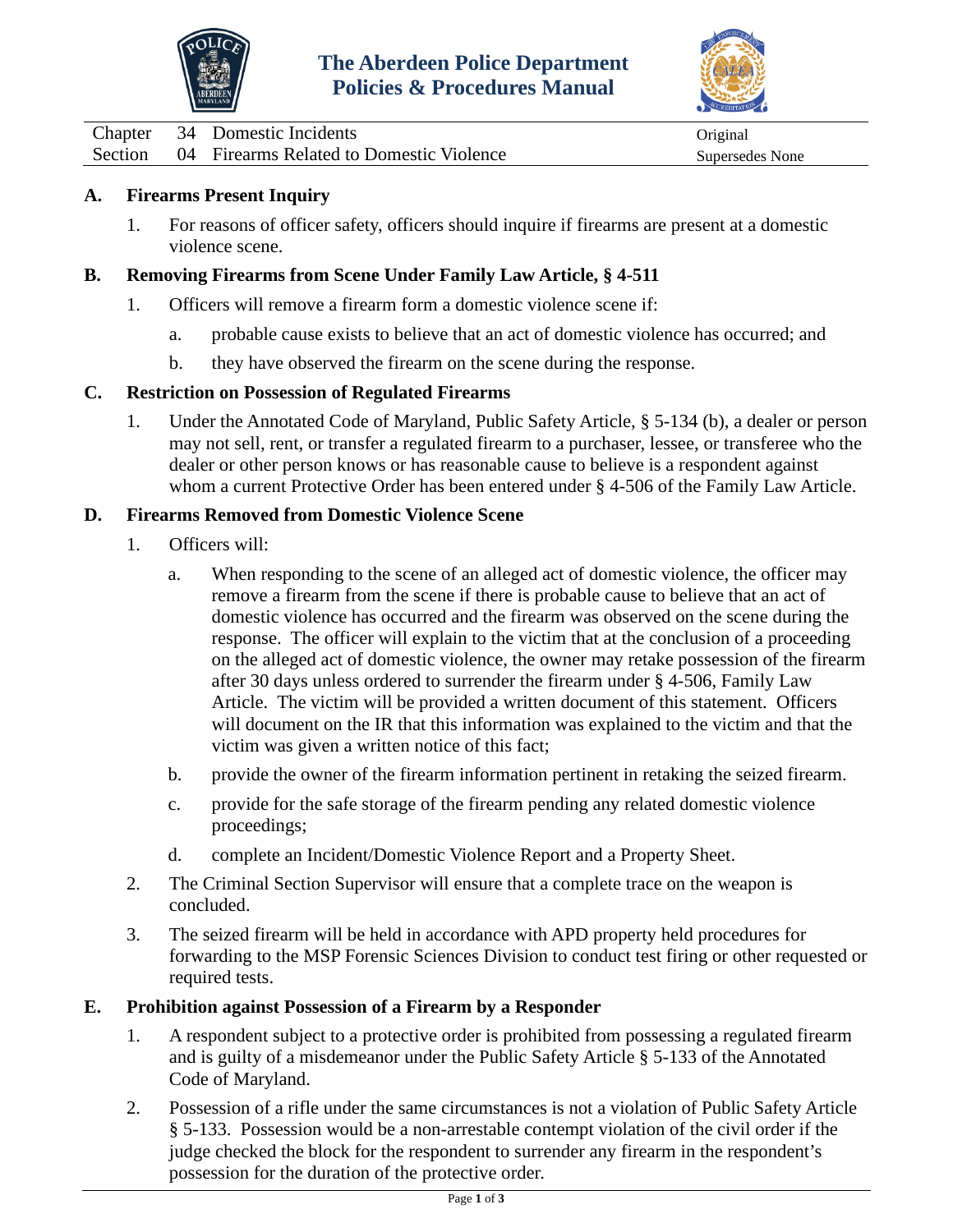



|  | Chapter 34 Domestic Incidents                    | Original        |
|--|--------------------------------------------------|-----------------|
|  | Section 04 Firearms Related to Domestic Violence | Supersedes None |

- 3. Possession of any firearm including a regulated firearm and rifle is a misdemeanor defined under 18 U.S.C. § 922 (g) (8).
- 4. At the expiration of a Temporary or Final Protective Order, the owner of a firearm may retake possession of the firearm unless:
	- a. the respondent is no longer eligible to possess a firearm.
	- b. criminal charges have been filed against the respondent as a result of the domestic violence incident.
- 5. For those instances where no civil order (Temporary or Final Protective Order) has been filed and no criminal charges have been filed; the investigating officer will:
	- a. 15 days after the occurrence of the incident, contact the victim by telephone, or in person if necessary, and inquire if the victim intends to file for a Civil Protective Order or criminal charges related to the domestic violence incident. The contact will be documented on a Form
		- 1) If the victim indicated that a Civil Order has not been obtained or criminal charges have not been filed, the investigating officer will inform the victim that after 30 days of the conclusion of a proceeding on the alleged act of domestic violence, the owner of the firearm may apply to retake any firearm seized.
		- 2) If the victim indicates that no criminal charges or a civil Protective Order will be filed, the investigating officer will inform the victim that any firearm sized from the aggressor as a result of a domestic violence incident may be retaken by the owner if he is eligible to possess a firearm. The investigating officer will document this on a Form 92.
	- b. 30 days after the incident has occurred, if the victim has not indicated their intention, again inquire if the victim intends to file charges or file for a protective order and document the contact on the Form 92.
		- 1) If the victim indicates that he/she will file criminal charges or file for a Protective Order, APD will continue to retain any seized firearm. The investigating officer will ensure the victim knows how to file charges or obtain a Protective Order and will make follow up contact with the victim every 30 days until the time for the victim to file charges has expired or charges have been filed. All such contacts with the victim will continue to be documented on a Form 92.
		- 2) If the victim has decided not to file criminal charges, or file with the court to obtain a civil Protective Order, 30 days after the conclusion of a proceeding on the alleged act of domestic violence, the owner of any firearm seized at the domestic violence, the owner of any firearm seized at the domestic violence scene, may apply to retake the seized firearm providing that the owner meets the criteria for possessing a firearm. The investigating officer will document this information on a Form92.
- 6. Mailed notice to victim
	- a. For instances where a firearm has been seized and no civil order (Temporary or Final Protective Order) has been filed and no criminal charges have been filed, criminal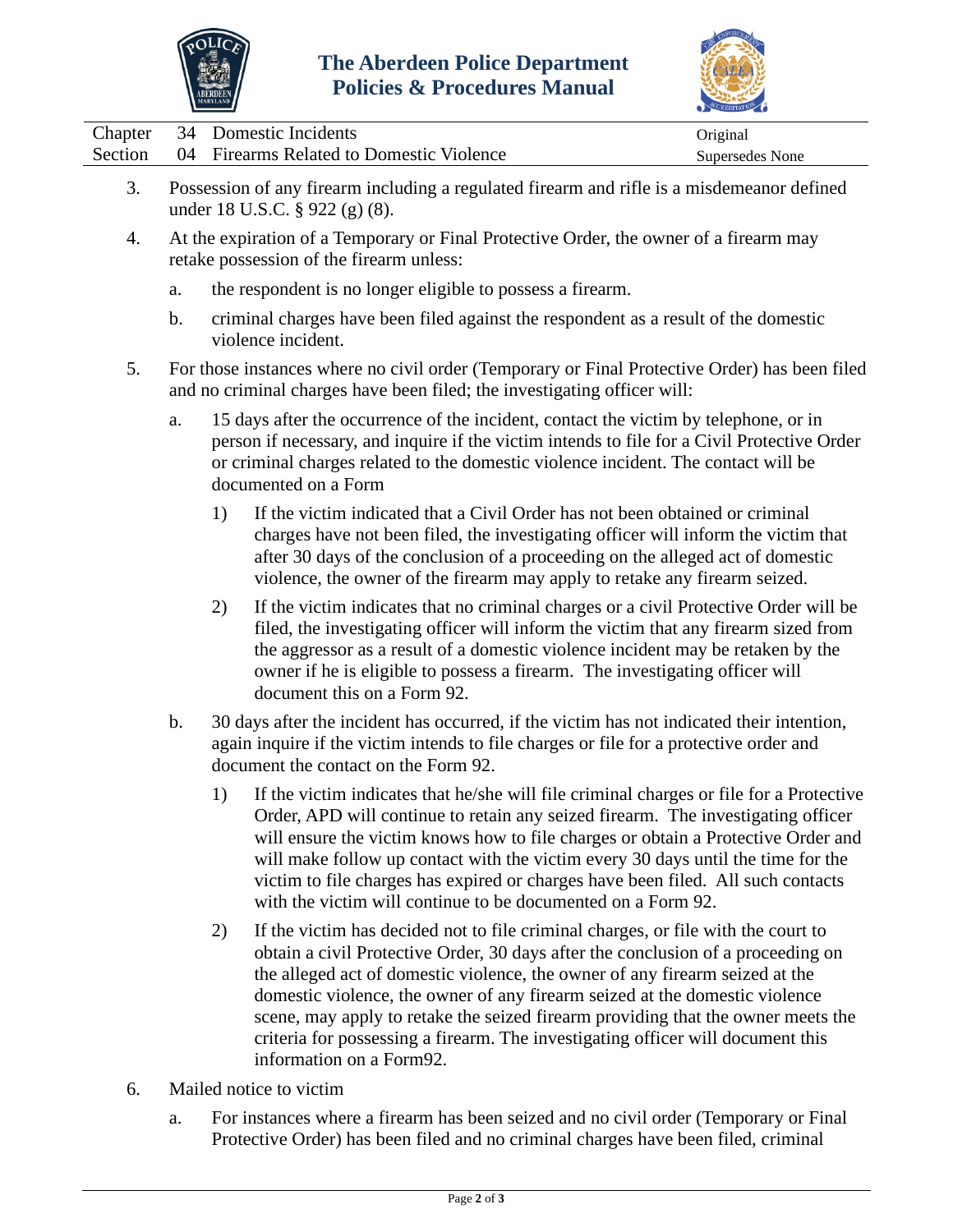



|  | Chapter 34 Domestic Incidents                    | Original        |
|--|--------------------------------------------------|-----------------|
|  | Section 04 Firearms Related to Domestic Violence | Supersedes None |

section supervisor will ensure that 15 days after an incident that a certified letter, with return receipt requested, is mailed to the victim.

- b. The letter will inform the victim that if he/she does not file charges or file for a Protective Order, firearms seized at the scene of a domestic violence incident, may be retaken by the firearms owner 30 days after the conclusion of a proceeding on the alleged act of domestic violence.
- c. A copy of the "CRIME VICTIMS AND WITNESSES: Your Rights and Services" brochure will be included with the letter.

#### **F. Aggressors who are Law Enforcement Officers**

- 1. When a law enforcement officer is an aggressor in a domestic violence incident and nay firearm, including a service weapon, is observed on the scene during the response and the officer has probable cause to arrest that officer for domestic violence abuse, the officer will remove the firearm.
- 2. The APD Duty Officer will immediately notify the agency for which the respondent is employed:
	- a. to inform that agency of the officer's arrest.
	- b. to arrange for that agency to take possession of that agency's service weapon, if one was seized as a result of a domestic violence incident.
	- c. document the notification on Form 92.
- 3. When an aggressor is an APD officer and there is probable cause to make an arrest:
	- a. All APD firearms belonging to or under the control of the officer will be removed;
	- b. The shift supervisor will immediately notify the Chief or Operations Captain;
	- c. Internal Affairs Unit will be notified of the incident;
	- d. document the notifications on Form 92.
- 4. When an aggressor is an APD officer and there is not probable cause to affect an arrest, the Operations Captain will be notified.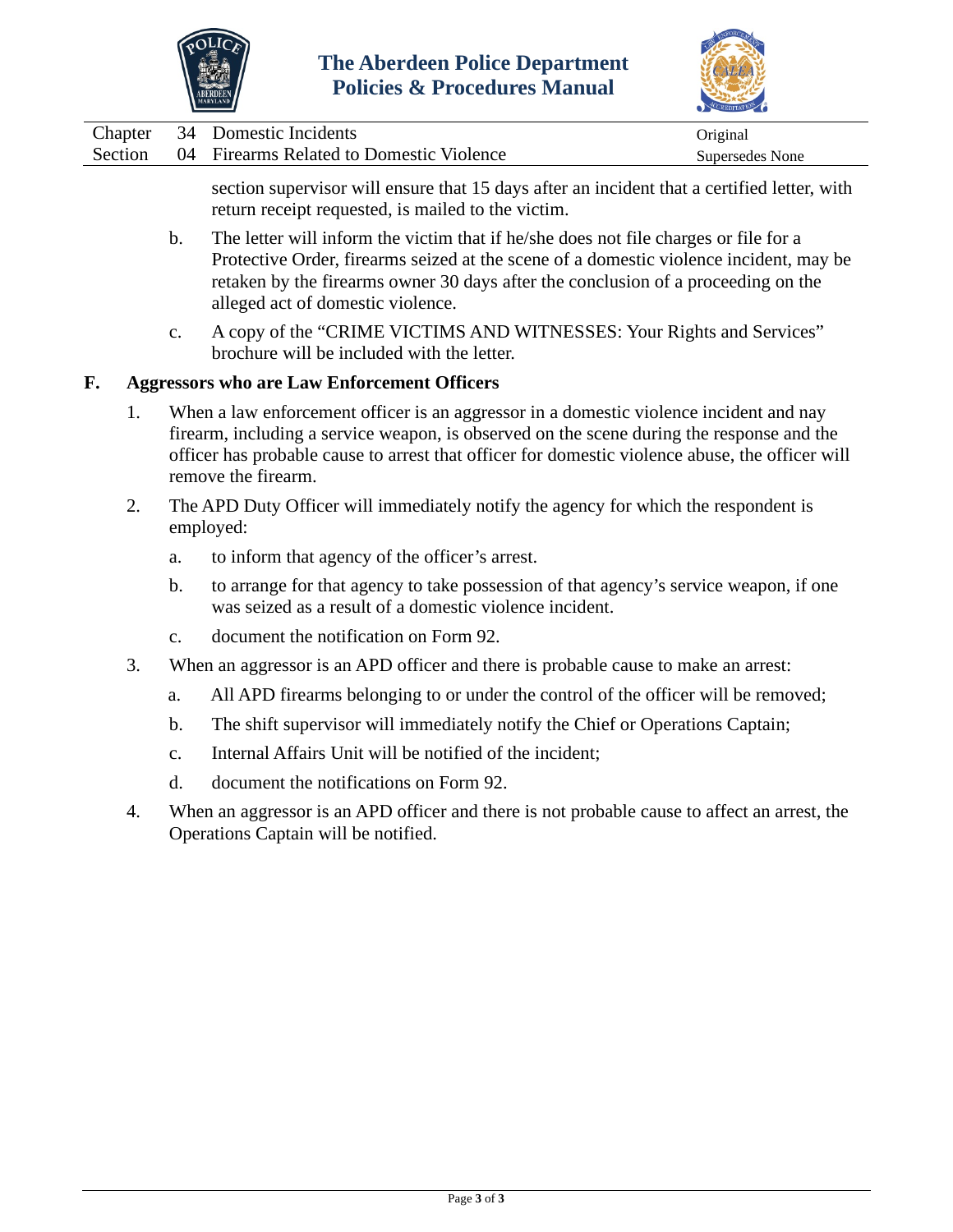



<span id="page-16-0"></span>Chapter 34 Domestic Incidents GO 21-006, 05/19/2021<br>Section 05 Protective Orders and Peace Orders Supersedes GO 21-002 Protective Orders and Peace Orders

|    | <b>QUESTION</b>                                                              | <b>PROTECTIVE ORDER</b>                                                                                                                                                                                                                                                                                                                                                                                                                                                                                                                                                                        | <b>PEACE ORDER</b>                                                                                                                                                                                                                                       |  |
|----|------------------------------------------------------------------------------|------------------------------------------------------------------------------------------------------------------------------------------------------------------------------------------------------------------------------------------------------------------------------------------------------------------------------------------------------------------------------------------------------------------------------------------------------------------------------------------------------------------------------------------------------------------------------------------------|----------------------------------------------------------------------------------------------------------------------------------------------------------------------------------------------------------------------------------------------------------|--|
| 1. | What is a Protective Order?<br>What is a Peace Order?                        | A protective order is a form of relief given to<br>individuals against whom another person is<br>committing acts that are specified in the law.                                                                                                                                                                                                                                                                                                                                                                                                                                                | A peace order is a form of relief available to<br>individuals against whom another person is<br>committing acts that are specified in the law.                                                                                                           |  |
| 2. | Are there different kinds of<br>protective orders and peace<br>orders?       | Yes. There are three different kinds: an<br>interim protective order, a temporary<br>protective order, and a final protective order.                                                                                                                                                                                                                                                                                                                                                                                                                                                           | Yes. There are three different kinds: an<br>interim peace order, a temporary peace order<br>and a final peace order.                                                                                                                                     |  |
| 3. | What are the differences between<br>interim, temporary, and final<br>orders? | An interim order of protection is issued by a<br>District Court Commissioner only when the<br>courts are closed. Temporary and final<br>orders are issued by a judge when the courts<br>are open.                                                                                                                                                                                                                                                                                                                                                                                              | An interim peace order is issued by a District<br>Court Commissioner only when the District<br>Court is closed. Only the District Court<br>issues this type of order. Temporary and final<br>orders are issued by a judge when the courts<br>are open.   |  |
| 4. | What kind of relief is available in<br>an interim order?                     | A District Court Commissioner may order<br>the other person to:<br>Stop abusing, threatening, or harassing<br>the victim.<br>Have no contact with the victim.<br>$\overline{\phantom{a}}$<br>Stay away from the victim's home,<br>$\overline{\phantom{a}}$<br>work, or school.<br>Leave the victim's home (if married,<br>or the victim's name is on the lease or<br>deed).                                                                                                                                                                                                                    | A District Court Commissioner may order<br>the other person to:<br>- Stop abusing, threatening, or harassing<br>the victim.<br>- Have no contact with the victim.<br>- Stay away from the victim's home,<br>work, or school.                             |  |
| 5. | What kind of relief is available in<br>a temporary order?                    | This order is issued by a Circuit or District<br>Court Judge who may order the other person<br>to:<br>Stop abusing, threatening, or harassing<br>$\overline{\phantom{a}}$<br>the victim.<br>Have no contact with the victim.<br>$\overline{\phantom{a}}$<br>Stay away from the victim's home,<br>$\overline{\phantom{a}}$<br>work, or school.<br>Leave the victim's home (if married,<br>or the victim's name is on the lease or<br>deed).                                                                                                                                                     | A District Court Commissioner may order<br>the other person to:<br>- Stop abusing, threatening, or harassing<br>the victim.<br>- Have no contact with the victim.<br>- Stay away from the victim's home,<br>work, or school.                             |  |
| 6. | What kind of relief is available in<br>a final order?                        | A Circuit or District Court judge may grant<br>the same provisions as an interim or<br>temporary protective order, plus the<br>following additional provisions:<br>Use and possession of a jointly owned<br>$\blacksquare$<br>vehicle (victim's name must be on the<br>title).<br>Counseling for domestic violence or<br>$\overline{\phantom{a}}$<br>substance abuse.<br>A temporary child access or visitation<br>schedule.<br>Emergency family maintenance or<br>financial support. The victim qualifies<br>if they are married to the other person,<br>or if they have custody of children. | A District Court judge may grant the same<br>provisions as an interim or temporary order,<br>plus the following additional provisions:<br>Counseling.<br>Mediation.<br>$\overline{\phantom{a}}$<br>- Fees and court costs paid for by the<br>respondent. |  |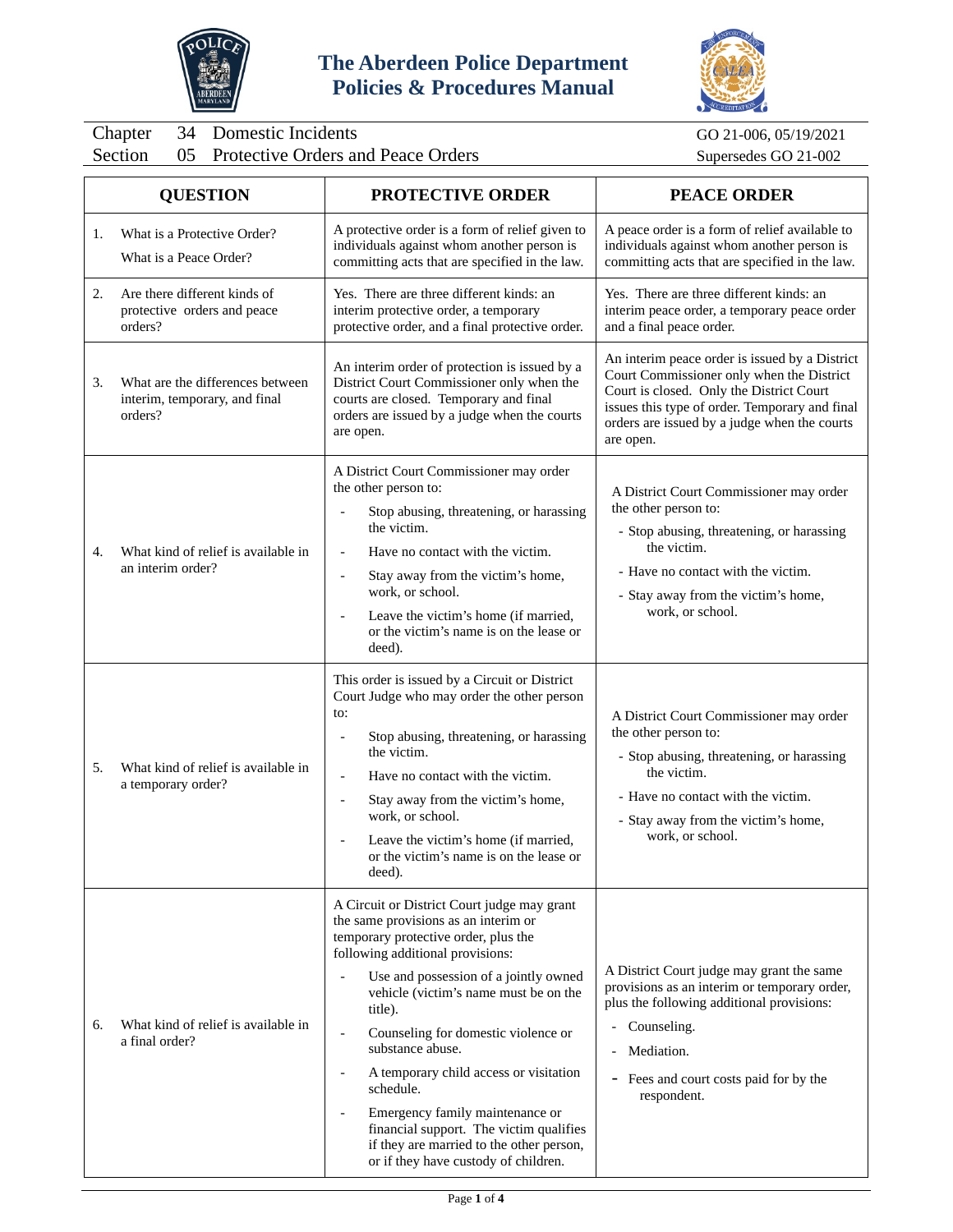



Chapter 34 Domestic Incidents GO 21-006, 05/19/2021<br>Section 05 Protective Orders and Peace Orders Supersedes GO 21-002 Protective Orders and Peace Orders

|    | <b>QUESTION</b>                                                                             | <b>PROTECTIVE ORDER</b>                                                                                                                                                                                                                                                                                                                                                                                                                       | <b>PEACE ORDER</b>                                                                                                                                                                                                                                                                                                                                                 |  |
|----|---------------------------------------------------------------------------------------------|-----------------------------------------------------------------------------------------------------------------------------------------------------------------------------------------------------------------------------------------------------------------------------------------------------------------------------------------------------------------------------------------------------------------------------------------------|--------------------------------------------------------------------------------------------------------------------------------------------------------------------------------------------------------------------------------------------------------------------------------------------------------------------------------------------------------------------|--|
|    |                                                                                             | Qualifying relationships include:<br>Married, divorced, or currently<br>$\blacksquare$<br>separated.<br>Related by marriage, blood, or<br>$\overline{\phantom{a}}$<br>adoption (this includes stepparents and<br>stepchildren if they have lived together<br>for at least 90 days in the past year).                                                                                                                                          |                                                                                                                                                                                                                                                                                                                                                                    |  |
| 7. | Who is eligible for relief with this<br>order?                                              | Lived together in a sexual relationship<br>$\blacksquare$<br>for at least 90 days in the past year.<br>The parents of a child together.<br>$\overline{\phantom{a}}$<br>Have had a sexual relationship with<br>$\overline{a}$<br>each other in the past year.<br>Vulnerable adults.<br>$\blacksquare$<br>Victim of a rape or sexual assault by<br>$\overline{\phantom{a}}$<br>the other person (including attempts) in<br>the past six months. | Any relationship that does not qualify for a<br>protective order is eligible for a peace order.                                                                                                                                                                                                                                                                    |  |
| 8. | What acts must occur in order for<br>someone to file?                                       | Assault<br>An act that places a person in fear of<br>$\overline{\phantom{a}}$<br>imminent serious bodily harm.<br>An act that causes serious bodily harm<br>$\overline{\phantom{a}}$<br>Rape or sexual offense (includes<br>$\overline{\phantom{a}}$<br>attempts).<br>Stalking.<br>$\overline{\phantom{a}}$<br>False imprisonment.<br>Revenge Porn.                                                                                           | Any act listed for a Protective Order, or one<br>of the following additional acts:<br><b>Criminal Harassment</b><br>$\overline{\phantom{a}}$<br>Criminal Trespassing<br>$\overline{\phantom{a}}$<br>Malicious destruction of property<br>$\overline{\phantom{a}}$<br>Misuse of telephone or electronic<br>$\blacksquare$<br>communication.<br>Visual surveillance. |  |
| 9. | Where do I file to get an order?                                                            | District Court House or Circuit Courthouse<br>when they are open (M-F 8:30 a.m. to 4:30<br>p.m.). If courts are closed, an order can be<br>filed at the District Court Commissioner's<br>Office.                                                                                                                                                                                                                                              | District Courthouse when it is open (M-F<br>8:30 a.m. to 4:30 p.m.). If courts are closed,<br>an order can be filed at the District Court<br>Commissioner's Office.                                                                                                                                                                                                |  |
|    | 10. Can civil and criminal action be<br>pursued against the respondent at<br>the same time? | Yes                                                                                                                                                                                                                                                                                                                                                                                                                                           | Yes                                                                                                                                                                                                                                                                                                                                                                |  |
|    | 11. How much does it cost to file an<br>order?                                              | The court and law enforcement agencies<br>charge no fees or costs to petitioners;<br>however, a respondent may be ordered by<br>the court to pay fees or costs associated with<br>the proceeding                                                                                                                                                                                                                                              | Court charges no fees or costs to the<br>petitioner if the petitioner is a victim of<br>domestic violence, sexual assault, or<br>stalking. All other petitioners pay \$20.00<br>which may be waived by the court; and a<br>\$30.00 service fee to the law enforcement<br>agency                                                                                    |  |
|    | 12. Who serves the respondent with<br>the interim order?                                    | After the District Court Commissioner<br>immediately forwards the petition and<br>interim order to the appropriate law<br>enforcement agency, the local law<br>enforcement agency serves it on the<br>respondent.                                                                                                                                                                                                                             | After the District Court Commissioner<br>immediately forwards the petition and<br>interim order to the appropriate law<br>enforcement agency, the local law<br>enforcement agency serves it on the<br>respondent.                                                                                                                                                  |  |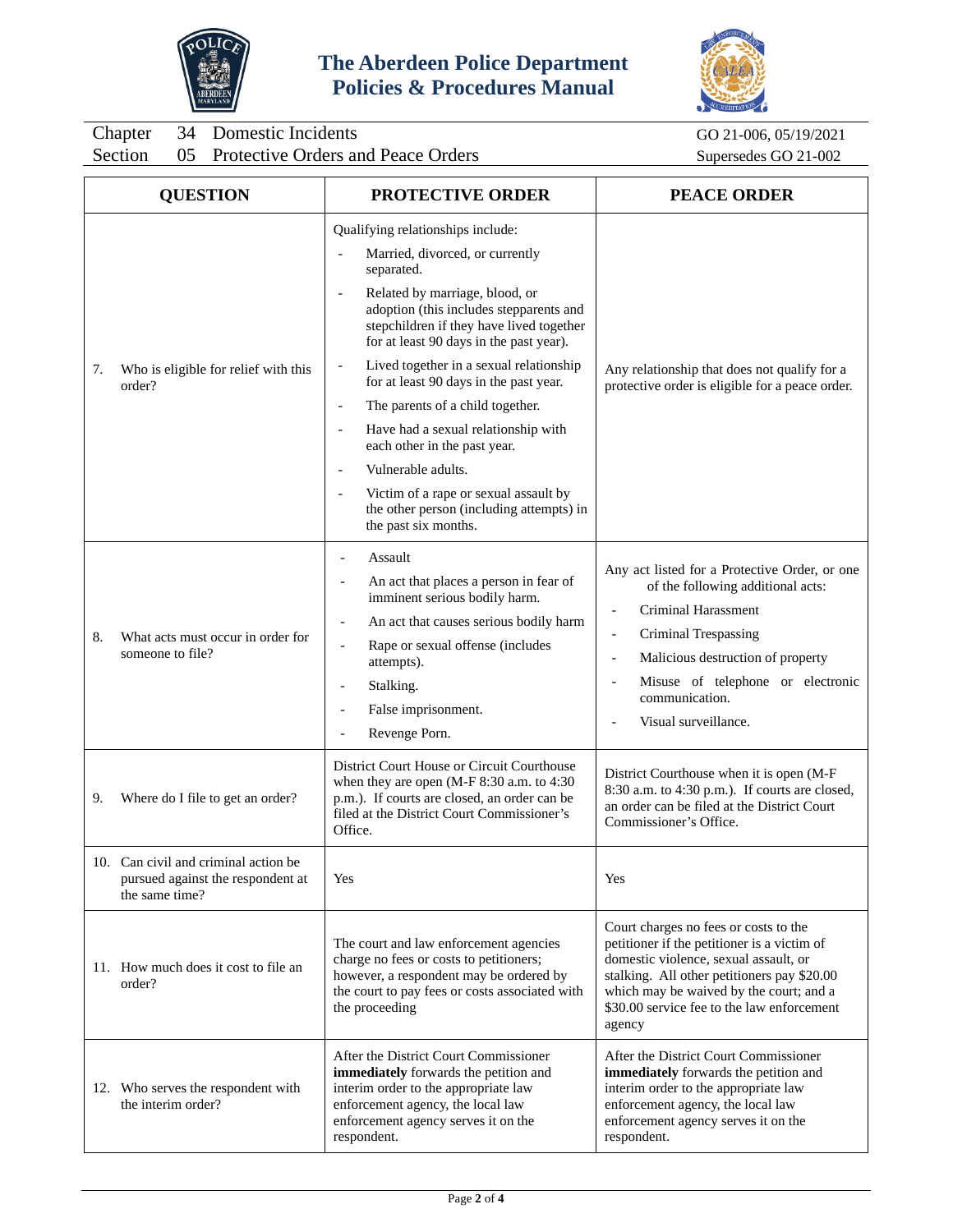



Chapter 34 Domestic Incidents GO 21-006, 05/19/2021<br>Section 05 Protective Orders and Peace Orders Supersedes GO 21-002 Protective Orders and Peace Orders

| <b>QUESTION</b>                                                                                   | PROTECTIVE ORDER                                                                                                                                                                                                                                                                                                                                                                                                                                                                                                                                                   | <b>PEACE ORDER</b>                                                                                                                                                                                                                                                                                                                                                                                                                                                                                                                       |
|---------------------------------------------------------------------------------------------------|--------------------------------------------------------------------------------------------------------------------------------------------------------------------------------------------------------------------------------------------------------------------------------------------------------------------------------------------------------------------------------------------------------------------------------------------------------------------------------------------------------------------------------------------------------------------|------------------------------------------------------------------------------------------------------------------------------------------------------------------------------------------------------------------------------------------------------------------------------------------------------------------------------------------------------------------------------------------------------------------------------------------------------------------------------------------------------------------------------------------|
| 13. How does the court know when<br>the interim order has been served?                            | A law enforcement agency makes "a return<br>of service" to the District Court<br>Commissioner's office. If the office of the<br>District Court is open for business, to the<br>clerk.                                                                                                                                                                                                                                                                                                                                                                              | A law enforcement agency makes "a return<br>of service" to the District Court<br>Commissioner's office. If the office of the<br>District Court is open for business, to the<br>clerk.                                                                                                                                                                                                                                                                                                                                                    |
| 14. Is there a time limit to file?                                                                | No                                                                                                                                                                                                                                                                                                                                                                                                                                                                                                                                                                 | Yes. The act must have occurred within 30<br>days of filing the petition                                                                                                                                                                                                                                                                                                                                                                                                                                                                 |
| 15. Does the petitioner have to take an<br>oath when filing for an order?                         | Yes. Petition does not include misdemeanor<br>penalty for knowingly providing false<br>information. Petitioner may be subject to<br>perjury                                                                                                                                                                                                                                                                                                                                                                                                                        | Yes. In addition to perjury, there is a<br>misdemeanor penalty for knowingly<br>providing false information.                                                                                                                                                                                                                                                                                                                                                                                                                             |
| 16. What happens if the order is<br>violated?                                                     | Violation of an order may result in a finding<br>of contempt, mandatory arrest, criminal<br>prosecution, imprisonment, or fine.                                                                                                                                                                                                                                                                                                                                                                                                                                    | Violation of an order may result in a finding<br>of contempt, mandatory arrest, criminal<br>prosecution, imprisonment, or fine.                                                                                                                                                                                                                                                                                                                                                                                                          |
| 17. Do I need to file for an interim<br>order or temporary order before<br>getting a final order? | A temporary order must be filed before<br>getting a final order. A temporary protective<br>order is issued during the court's business<br>hours and the judge finds reasonable grounds<br>to believe that the respondent committed an<br>act described in Question #8 above. A<br>petitioner does not have to file for an interim<br>order to get a final order.                                                                                                                                                                                                   | A temporary peace order must be filed<br>before getting a final order. A temporary<br>order is issued during the court's business<br>hours and the judge finds reasonable grounds<br>to believe that the respondent committed an<br>act described in Question #8 above. A<br>petitioner does not have to file for an interim<br>order to get a final order.                                                                                                                                                                              |
| 18. How long does the interim order<br>last?                                                      | Until the temporary protective order hearing<br>or the end of the second business day the<br>office of the clerk of the District Court is<br>open after the interim order was issued,<br>whichever is sooner (between 24-48 hours)<br>Note: The judge may proceed with the final<br>protective order hearing instead of the<br>temporary if the respondent appears for the<br>hearing; the respondent has been served with<br>the interim order, or the court otherwise has<br>personal jurisdiction over the respondent;<br>and the petitioner and the respondent | Until the temporary peace order hearing or<br>the end of the second business day the office<br>of the clerk of the District Court is open after<br>the interim order was issued, whichever is<br>sooner.<br>Note: The judge may proceed with the final<br>protective order hearing instead of the<br>temporary if the respondent appears for the<br>hearing; the respondent has been served with<br>the interim order, or the court otherwise has<br>personal jurisdiction over the respondent;<br>and the petitioner and the respondent |
|                                                                                                   | expressly agree to bypass the temporary<br>hearing and go straight to the final hearing                                                                                                                                                                                                                                                                                                                                                                                                                                                                            | expressly agree to bypass the temporary<br>hearing and go straight to the final hearing                                                                                                                                                                                                                                                                                                                                                                                                                                                  |
| 19. How long does the temporary<br>order last?                                                    | Not more than 7 days after service of the<br>order. The judge may extend the temporary<br>protective order for up to 30 days for law<br>enforcement officer to serve the respondent<br>with the order or for other good cause.                                                                                                                                                                                                                                                                                                                                     | Not more than 7 days after service of the<br>order. The judge may extend the temporary<br>protective order for up to 30 days for law<br>enforcement officer to serve the respondent<br>with the order or for other good cause.                                                                                                                                                                                                                                                                                                           |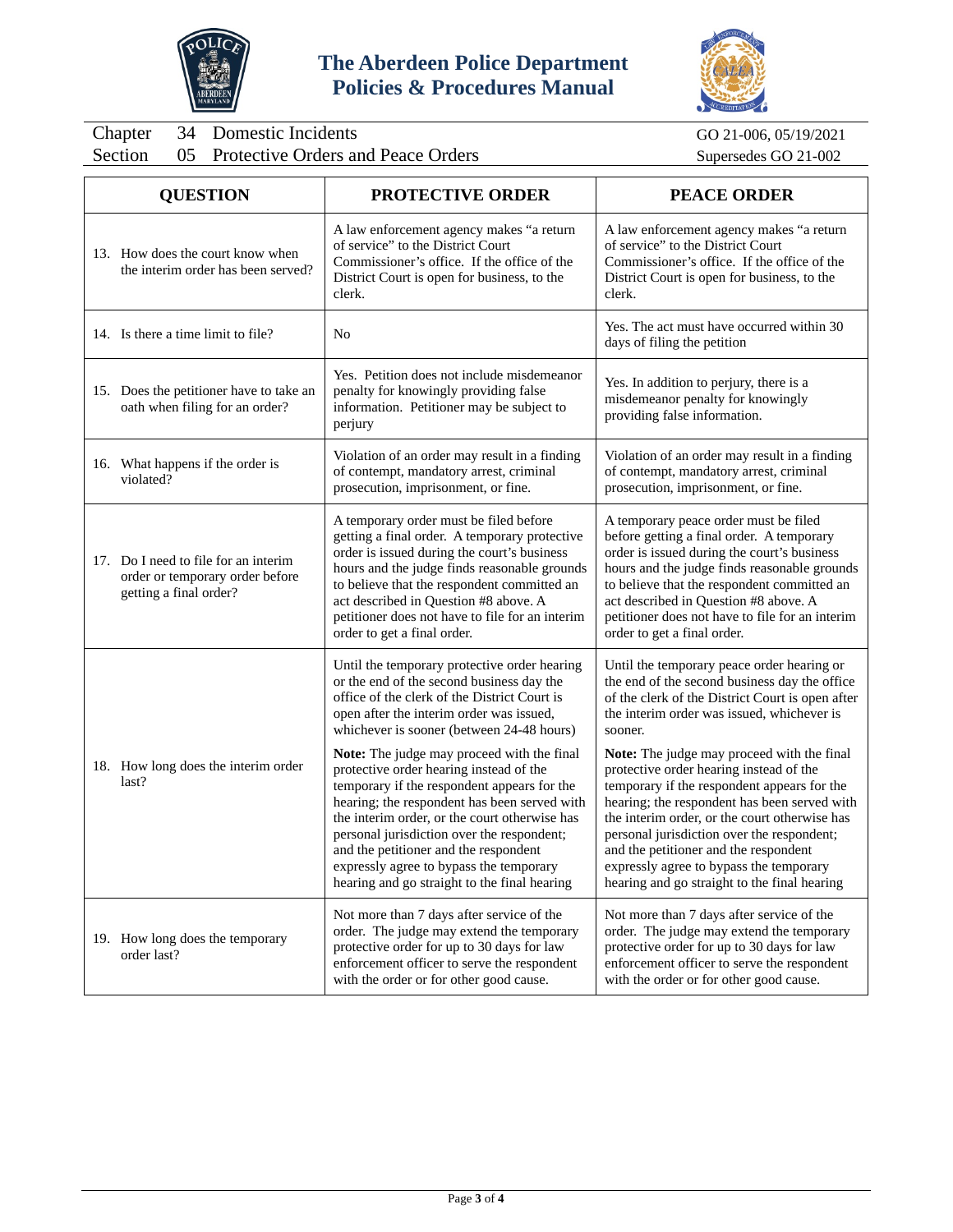



Chapter 34 Domestic Incidents GO 21-006, 05/19/2021<br>Section 05 Protective Orders and Peace Orders Supersedes GO 21-002 05 Protective Orders and Peace Orders

| <b>QUESTION</b>                                                                                                                      | <b>PROTECTIVE ORDER</b>                                                                                                                                                                                                                          | <b>PEACE ORDER</b>                                                                                                                                                                                                                                                           |  |
|--------------------------------------------------------------------------------------------------------------------------------------|--------------------------------------------------------------------------------------------------------------------------------------------------------------------------------------------------------------------------------------------------|------------------------------------------------------------------------------------------------------------------------------------------------------------------------------------------------------------------------------------------------------------------------------|--|
|                                                                                                                                      | As long as one (1) year. The petitioner can<br>request an extension for an additional six<br>months after a further hearing.                                                                                                                     |                                                                                                                                                                                                                                                                              |  |
|                                                                                                                                      | For as long as two (2) years if:                                                                                                                                                                                                                 |                                                                                                                                                                                                                                                                              |  |
| 20. How long does the final order                                                                                                    | The same person eligible for relief<br>$\overline{\phantom{a}}$<br>previously obtained a Final Protective<br>Order against the same respondent<br>AND                                                                                            | Up to 6 months with no extension                                                                                                                                                                                                                                             |  |
| last?                                                                                                                                | The prior order lasted for at least six<br>$\overline{\phantom{a}}$<br>$(6)$ months AND                                                                                                                                                          |                                                                                                                                                                                                                                                                              |  |
|                                                                                                                                      | within one (1) year of the expiration of<br>$\overline{\phantom{a}}$<br>the order the respondent commits and<br>act of abuse against the person eligible<br>for relief OR the respondent consents<br>to the order.                               |                                                                                                                                                                                                                                                                              |  |
|                                                                                                                                      | Under 3 circumstances:                                                                                                                                                                                                                           | Under 3 circumstances:                                                                                                                                                                                                                                                       |  |
|                                                                                                                                      | - If the respondent does not attend the<br>final hearing.                                                                                                                                                                                        | - If the respondent does not attend the<br>final hearing.                                                                                                                                                                                                                    |  |
| 21. When does a judge grant a final<br>order?                                                                                        | - If the judge finds a preponderance of the<br>evidence that the respondent<br>committed the alleged act against the<br>petitioner, as defined under the law.<br>- The respondent consents to the entry of<br>the final order.                   | If the judge finds a preponderance of the<br>$\blacksquare$<br>evidence that the respondent<br>committed the alleged act against the<br>petitioner, as defined under the law<br>and is likely to do so again.<br>The respondent consents to the entry of<br>the final order. |  |
| 22. How do I know when the hearing<br>will occur?                                                                                    | Temporary hearing date, time and location<br>appear on the interim protective order along<br>with a tentative date, time, and location for a<br>final protective order hearing. The<br>respondent can contact the court for the final<br>hearing | Temporary hearing date, time and location<br>appear on the interim peace order along with<br>a tentative date, time, and location for a final<br>peace order hearing. The respondent can<br>contact the court for the final hearing.                                         |  |
| 23. What happens if the respondent<br>fails to appear for the temporary<br>or final hearing after the<br>respondent has been served? | The respondent may be served by first class<br>mail at his/her last known address with the<br>final protective order and any notices<br>concerning the final protective order.                                                                   | The respondent may be served by first class<br>mail at his/her last known address with the<br>final peace order and any notices concerning<br>the final peace order                                                                                                          |  |
| 24. Can the judge issue mutual orders                                                                                                | Yes, if both parties filed a petition and the<br>judge determines that both parties acted<br>aggressively rather than in self-defense and<br>the judge finds by clear and convincing<br>evidence that mutual abuse occurred.                     | Yes, if both parties filed a petition and the<br>judge finds by clear and convincing evidence<br>that each party has committed, and is likely<br>to commit an act in the future as described in<br>Question #8 above.                                                        |  |
| 25. Is the respondent required to<br>surrender firearm(s) to law<br>enforcement authorities?                                         | Yes, the respondent must surrender any<br>firearm(s) in the respondent's possession for<br>the duration of the protective order                                                                                                                  | No                                                                                                                                                                                                                                                                           |  |
| 26. Where in the law can these orders<br>be located?                                                                                 | Family Law Article, §4-501 et.seq.                                                                                                                                                                                                               | Courts & Judicial Proceedings Article, §2-<br>607 et.seq. and §3-1501 et.seq.                                                                                                                                                                                                |  |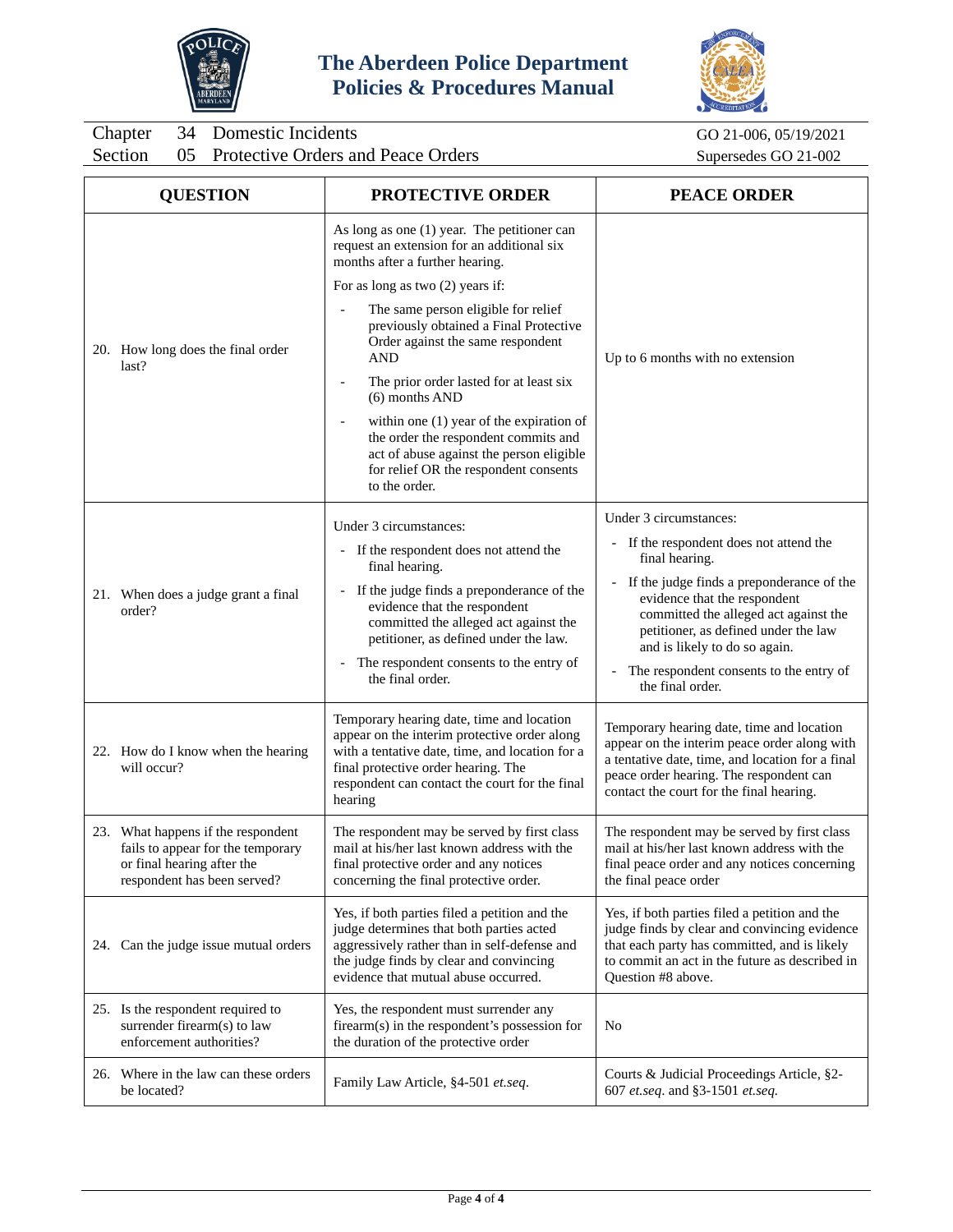



<span id="page-20-0"></span>Chapter 34 Domestic Incidents Original Policy Section 06 Workplace Supersedes None

# **A. Policy**

- 1. The State of Maryland is dedicated to the prevention and elimination of domestic violence.
- 2. The State of Maryland seeks to create a supportive workplace environment in which employees feel comfortable discussing domestic violence concerns.
- 3. The State of Maryland has a zero tolerance policy for domestic violence at the workplace and will take appropriate disciplinary action and/or criminal prosecution against any employee or non-employee who threatens to commit, attempts to commit, or commits an act of domestic violence in state offices, facilities, work sites, vehicles, or while conducting any state business.

## **B. Legal Authority**

- 1. Executive Order 01.01.1998.25, Domestic Violence and the Workplace
- 2. Maryland State Personnel and Pensions Article, Title 11
- 3. Code of Maryland Annotated Regulations (COMAR 17.04.04).
- 4. Annotated Code of Maryland, Public Safety Article, Title 2, Department of State Police

#### **C. Definitions**

- 1. Domestic Violence physical or emotional injury, or the threat of such injury, perpetrated by one intimate partner against the other partner. One person intends to establish and maintain power and control over a person with whom he or she has, or has had, a significant personal relationship. Power and control are exerted through physical, sexual, psychological and/or economic means. Examples of domestic violence include, but are not limited to:
	- a. Intimidation;
	- b. threats to cause harm;
	- c. verbal harassment;
	- d. disorderly conduct;
	- e. crimes against property;
	- f. violation of a Peace or Protective Order;
	- g. display or discussion of weapons;
	- h. homicide;
	- i. assault and battery;
	- j. rape;
	- k. stalking; or
	- l. other acts so committed that they may be criminally or civilly construed to constitute domestic violence.
- 2. Perpetrator means an individual who commits an act of domestic violence.
- 3. Victim means an individual who is subject to an act of domestic violence.

## **D. Confidentiality**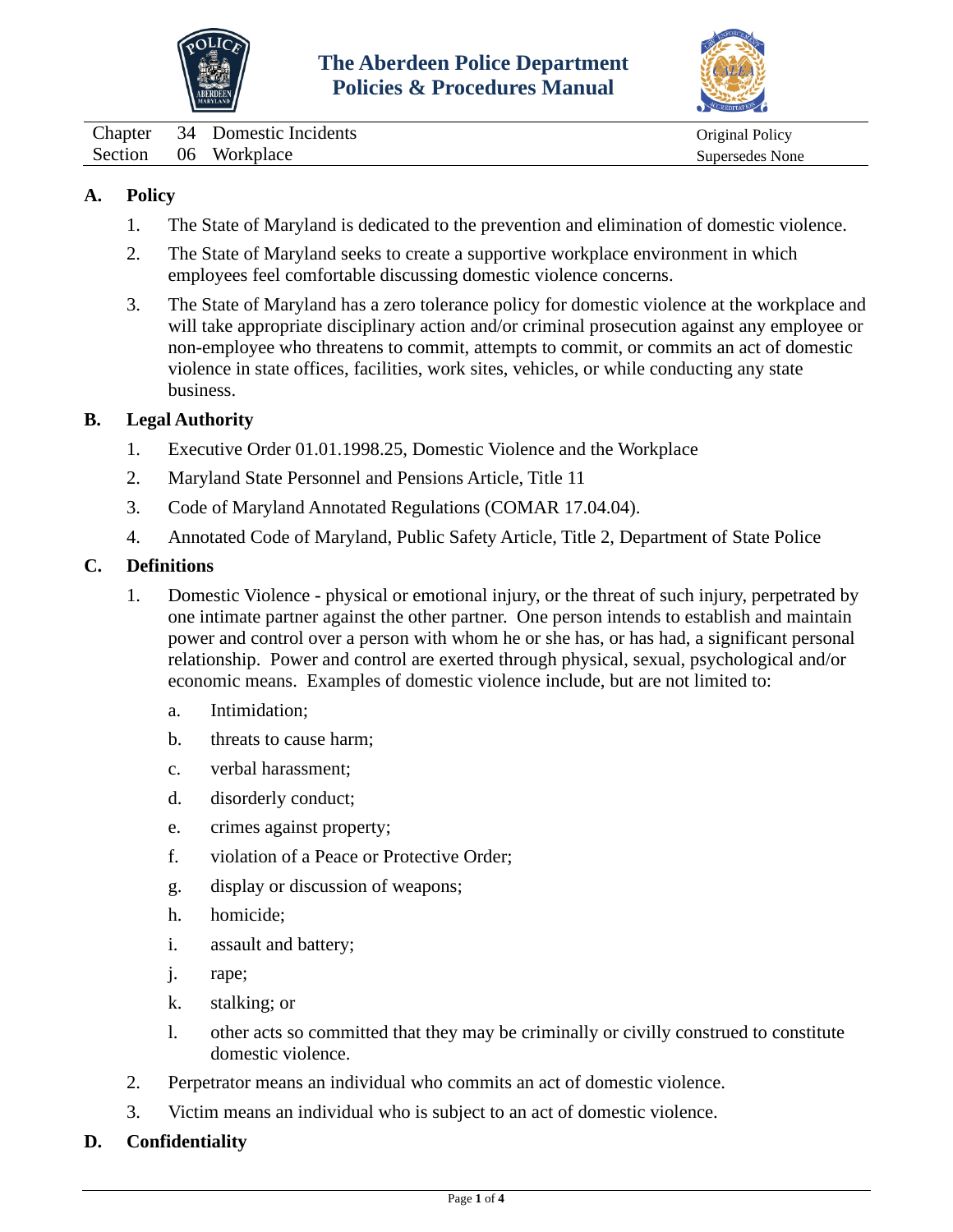



| Chapter | 34  | Domestic Incidents | Original Policy |
|---------|-----|--------------------|-----------------|
| Section | -06 | Workplace          | Supersedes None |

1. In order to ensure the safety of all employees and to comply with the law (including the Public Information Act), any information related to domestic violence or the State's response to domestic violence will only be disclosed on a need to know basis.

## **E. Work Environment**

- 1. All employees should be sensitive and nonjudgmental when supporting victims of domestic violence.
- 2. An employee shall not be disciplined or penalized in the workplace for being a victim of domestic violence.
- 3. When an employee subject to discipline confides that the job performance or conduct problems is caused by domestic violence, the employee shall be referred to the FPO (Fair Practices Officer) and the City's Employee Assistant Program.
- 4. The employee's participation in the City's Employee Assistance Program is voluntary.

## **F. Disciplinary Procedures for Employees Who Commit Acts of Domestic Violence**

- 1. An employee who is found to commit an act of domestic violence in the workplace may be subject to disciplinary action, up to and including termination.
- 2. An employee who is found using any State resources such as work time, workplace phones, facsimile machines, mail, electronic mail, or other means to commit an act of domestic violence may be subject to disciplinary action up to and including termination.
- 3. Assigning an employee who is the subject of a domestic violence internal investigation, to administrative duties, will be determined on a case-by-case basis after the employee's supervisor reviews the case with the supervisor of Internal Affairs Section and the Chief of Police.

## **G. Employees Responsibilities**

- 1. All employees will:
	- a. attend Domestic Violence and the Workplace Training, and
	- b. immediately report to their supervisor any threats or acts of domestic violence in the workplace that may be experienced or witnessed.
- 2. Supervisors who have knowledge of an employee (victim or perpetrator) associated with domestic violence will immediately inform their captain/director of such information.
	- a. The captain/director will immediately notify a Family Violence Team Member when circumstances meet the established department guidelines of the information received and when applicable, the director of the employee associated with domestic violence.

## **H. Victim Responsibilities and Assistance Options**

- 1. Employees who are victims of domestic violence are encouraged to:
	- a. notify their supervisor of the possible need to be absent and discuss possible leave options;
	- b. discuss with their supervisor plans to return to work and the appropriate reporting procedures;
	- c. if necessary and available, make secondary arrangements to receive a paycheck; and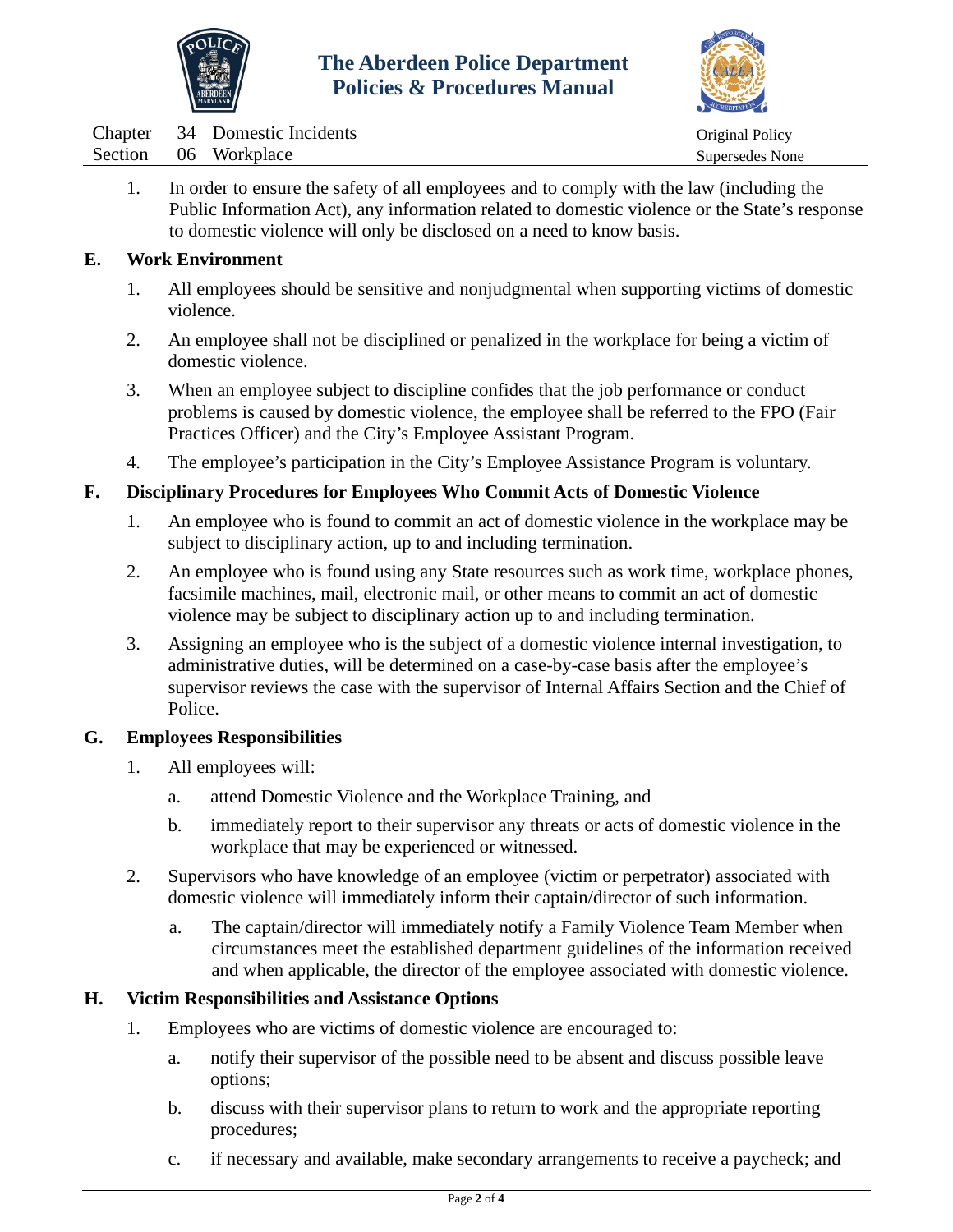



Chapter 34 Domestic Incidents Chapter 2014 original Policy Section 06 Workplace Supersedes None

- d. work with the supervisor to ensure adequate safety measures are in place.
- 2. Employees who are victims of domestic violence may:
	- a. speak to the Fair Practice Officer about available assistance;
	- b. contact their local service provider (e.g., advocacy group, crisis center, family protection provider which are identified in the manual titled State of Maryland Policy and Curriculum on Domestic Violence and the Workplace), or the Maryland Network Against Domestic Violence Help Line;
	- c. call police if in immediate danger;
	- d. work with the local service provider to create a safety plan; and
	- e. contact the State's Employee Assistance Program for confidential consultation and resources.

## **I. Perpetrator Responsibilities**

Employees who are perpetrators of domestic violence will:

- 1. Contact the City's Employee Assistance Program office for confidential consultation and resources;
- 2. Contact an abuser's intervention program; and
- 3. Be held accountable under APD Rules and Regulations for complying with 1. and 2. above.

## **J. Employer Responsibilities**

- 1. Supervisors will:
	- a. ensure that each employee is provided with a copy of the Domestic Violence and the Workplace policy;
	- b. participate in Domestic Violence and the Workplace Training;
	- c. immediately refer any employee, known to be the victim or the perpetrator of domestic violence, to the FPO and the Employee's Assistance Program;
	- d. maintain the confidentiality of all information related to an employee's involvement in a situation relating to domestic violence; and
	- e. post educational materials on domestic violence as required.
- 2. The posting of materials may include, but is not limited to the following: locker rooms, bulletin boards, rest rooms, inserts in paycheck stubs, inter-office memos, and newsletters. Educational materials may take the form of posters brochures, informational cards and flyers, etc.

## **K. Office of Fair Practice Responsibilities**

The Fair Practices Sections will:

- 1. participate in Domestic Violence and the Workplace Training
- 2. maintain up-to-date referral resources on domestic violence hotlines, advocacy groups, shelters, counseling services, and legal services (pro bono legal assistance and domestic violence/family court information);
- 3. maintain up-to-date resources for perpetrators, including abusers' intervention programs; and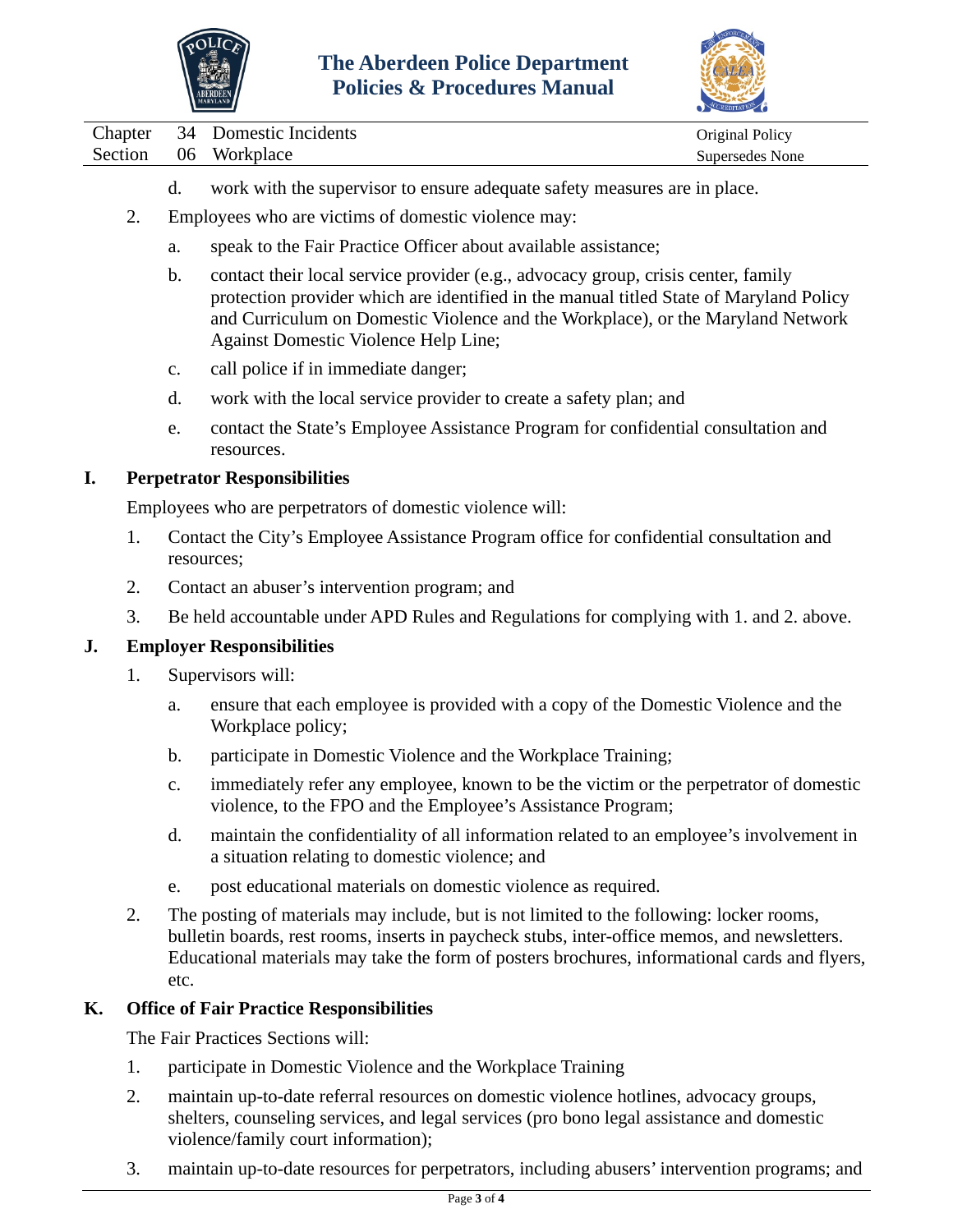



| Chapter |    | 34 Domestic Incidents | Original Policy |
|---------|----|-----------------------|-----------------|
| Section | 06 | Workplace             | Supersedes None |

- 4. maintain the confidentiality of all information related to an employee's involvement in a situation relating to domestic violence.
- 5. use the same procedures for documenting domestic violence cases as used for harassment cases since in many cases the conduct of domestic violence will be the equivalent of harassment.

## **L. Safety**

- 1. APD shall make reasonable efforts to maximize the safety of all employees.
- 2. These efforts may include, but are not limited to: escort services, improved lighting, working closely with appropriate law enforcement agencies, relocation of employee's work station, installation for security cameras or silent alarms, strict enforcement of current security procedures and voluntary transfer.

## **M. Telephone Numbers**

- 1. APD Fair Practices Section: 410-272-2121
- 2. City Employee Assistance Program Coordinator: 410-272-1600.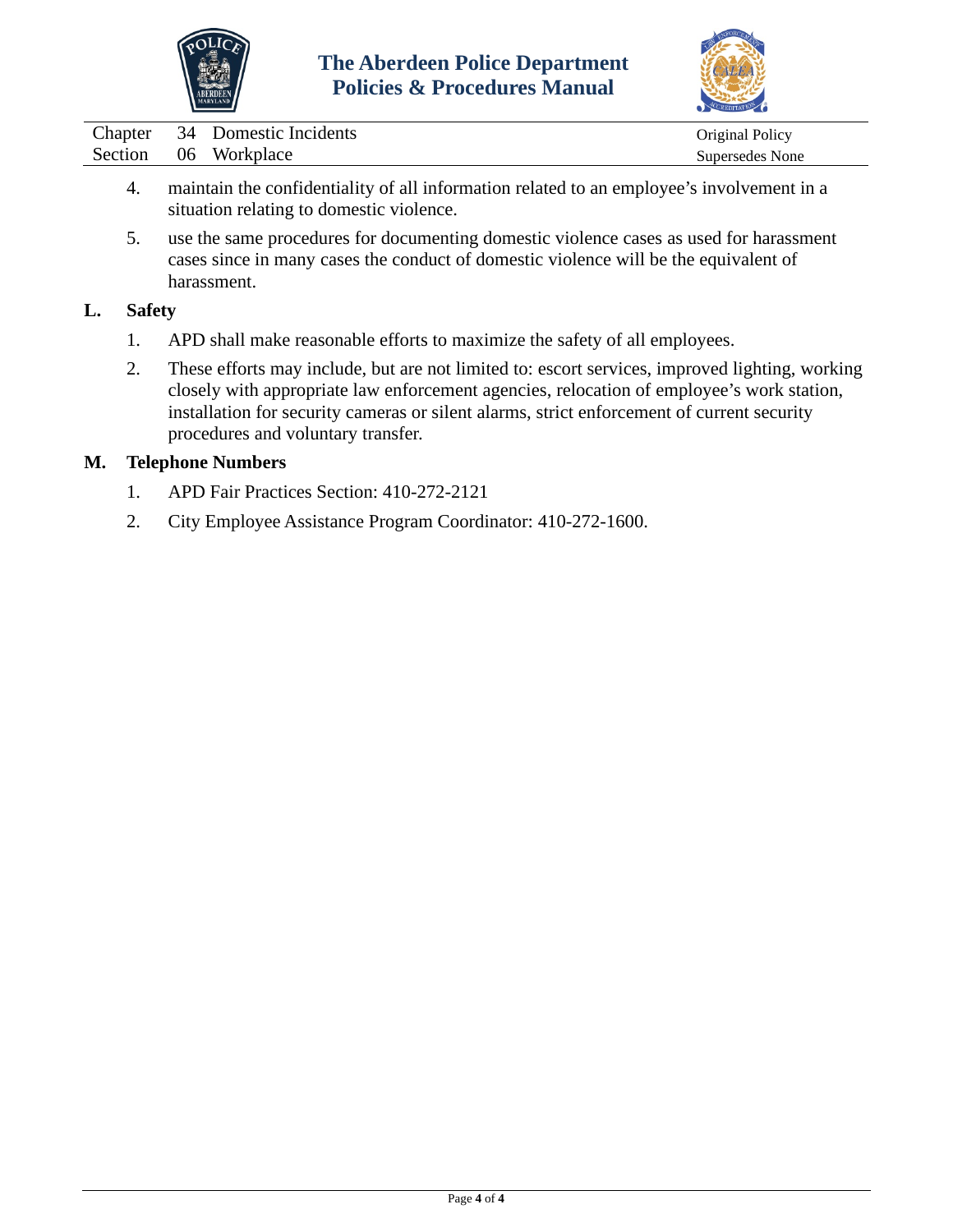



<span id="page-24-0"></span>

|  | Chapter 34 Domestic Incidents   |
|--|---------------------------------|
|  | Section 07 Lethality Assessment |

# Original Policy Supersedes None

## **A. General Purpose**

1. The Aberdeen Police Department will comply with the Domestic Violence Lethality Assessment Protocol as developed by the Maryland Network against Domestic Violence.

#### **B. Definition**

- 1. Domestic Violence Lethality Screen the eleven-question form utilized by officers to assist in determining the potential for lethality in certain domestic violence situations.
- 2. Intimate Relationship is one in which heterosexual or homosexual partners have, or have had, a sexual or emotional relationship.
- 3. Intimate Partners persons involved in an intimate relationship are partners who:
	- a. Are married, separated, or divorced;
	- b. Live or have lived together;
	- c. Have children in common; or
	- d. Date or have dated, but do not live or never have lived together.
- 4. SARC the Sexual Assault/Spouse Abuse Resource Center, Inc. an agency whose mission is to work to end domestic and sexual violence, to aid it's victims, and to create a society free from abuse and fear.

#### **C. Procedure**

- 1. In the following situations officer will initiate a Lethality Assessment:
	- a. There is reason to believe that an assault or an act that constitutes domestic violence has occurred, whether there is an arrest; or
	- b. There is a belief of sense on the part of the first responder that once the victim is no longer in the care of presence of the first responder, the potential for assault or danger is high;
	- c. Repeat calls for service; or
	- d. The first responder believes one should be conducted.
- 2. The first responder will use the form entitled "Domestic Violence Lethality Screen for First Responders" to ask the victim the lethality assessment questions.
	- a. The first responder should the victim that he/she will ask the victim a short series of questions to help the responder determine how much immediate danger the victim is in.
- 3. The questions will be asked in the order they are listed on the form.
- 4. Ask all questions on the form even if the victim responds positively to Questions #1 through #3.
	- a. The more questions to which the victim responds positively, the clearer and more immediate is in danger.

#### **D. Assessing the Responses**

1. **Yes to Q. #1, #2 or #3 = Referral**. A "yes" or positive response by the victim to any of Questions #1, 2 or 3 reflects a high danger situation and automatically triggers the protocol referral process.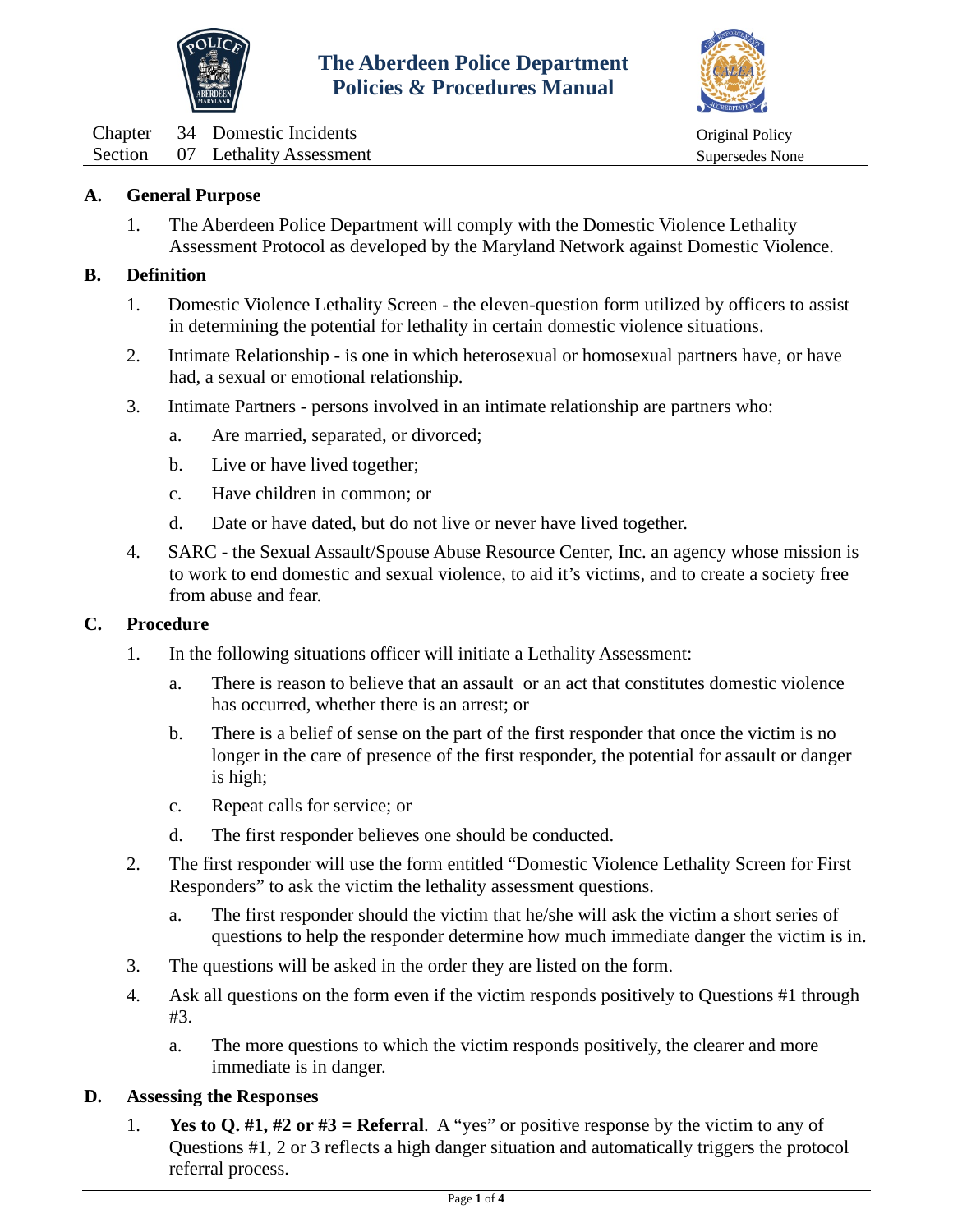



|  | Chapter 34 Domestic Incidents   | Original Policy |
|--|---------------------------------|-----------------|
|  | Section 07 Lethality Assessment | Supersedes None |

- 2. **Yes to Four of Questions, #4-#11 = Referral**. If the victim gives negative responses to questions #1-#3, but positive responses to at least four of questions #4-#11, that reflects a high danger situation and triggers a protocol referral.
- 3. "No" negative responses to all the assessment questions, or positive responses to no more than three of questions #4-#11, may still trigger the protocol referral if the first responder believes it is appropriate.
- 4. A first responder may trigger the protocol whenever he/she believes the victim is in a potentially lethal situation. (55.2.3)
- 5. Whenever the victim has responded negatively to all questions or given positive responses to no more than three of questions #4-#11, the first responder should ask the victim the following question:
	- a. Is there anything else that worries you about your safety?
	- b. (If "yes") What worries you?"
	- c. The response to the question may help the first responder better determine whether the protocol referral should be triggered.

## **E. Protocol Referral Not Triggered or Victim Does Not Complete the Screen**

- 1. If the protocol referral is not triggered or the victim does not complete the lethality screen, the first responder will:
	- a. Advise the victim that domestic violence is dangerous and sometimes fatal;
	- b. Inform the victim to watch for signs listed in the screen because they may convey to her that she is at increased level of danger;
	- c. Refer the victim to a domestic violence service provider; and
	- d. Provide the victim with the first responder's contact information or contact information of others who may be available during times when the first responder is not, in case the victim wants to talk further or needs help.
	- e. Prepare a report to include the details of the incident and screening process.

## **F. High Danger Assessment-Implementation of the Protocol Referral Response of Law Enforcement.**

- 1. Response of law enforcement
	- a. If a high danger assessment is made or the first responder believes it is appropriate, the first responder will implement a protocol referral as follows:
- 2. Advise the victim that the first responder has conducted an assessment of the victim's situation that has shown that the victim is at an increased level of danger, and that people in the victim's situation have been killed.
- 3. The first responder will then tell the victim that he/she would like to call the domestic violence hotline to have the victim speak with a counselor.
- 4. The first responder will call the hotline and advise the counselor that he/she has made a high danger assessment, or believes that the victim is in danger, and would like the counselor to speak with the victim.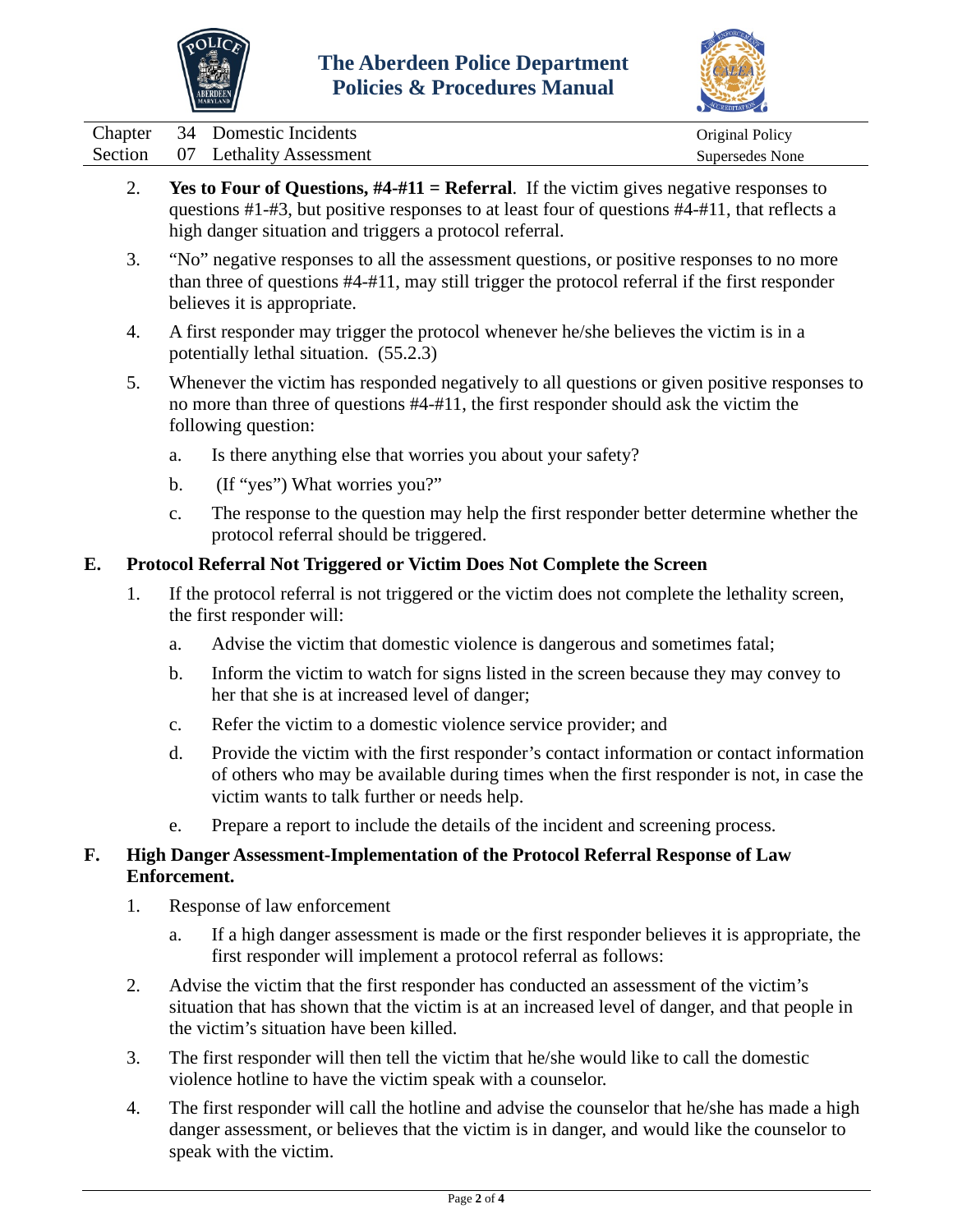



|                    |                |    |                                                                                         |                                                                                                                                                                                                                                                                                                        | $\sum$                             |  |  |
|--------------------|----------------|----|-----------------------------------------------------------------------------------------|--------------------------------------------------------------------------------------------------------------------------------------------------------------------------------------------------------------------------------------------------------------------------------------------------------|------------------------------------|--|--|
| Chapter<br>Section | 34<br>07       |    |                                                                                         | Domestic Incidents<br><b>Lethality Assessment</b>                                                                                                                                                                                                                                                      | Original Policy<br>Supersedes None |  |  |
|                    | a.             |    | If the victim initially declines to speak with the counselor, the first responder will: |                                                                                                                                                                                                                                                                                                        |                                    |  |  |
|                    |                | 1) |                                                                                         | Tell the victim that the first responder will contact the hotline to receive guidance<br>on how to proceed with the situation;                                                                                                                                                                         |                                    |  |  |
|                    |                | 2) |                                                                                         | Tell the victim that he/she would like the victim to reconsider speaking with the<br>hotline counselor; and                                                                                                                                                                                            |                                    |  |  |
|                    |                | 3) |                                                                                         | After the first responder concludes the conversation with the counselor, ask the<br>victim if she/he has reconsidered and would now like to speak with the counselor.                                                                                                                                  |                                    |  |  |
|                    | b.             |    |                                                                                         | If the victim continues to decline to speak with the counselor, the first responder will<br>reiterate his/her assessment that the victim is in a dangerous situation and advise the<br>victim to watch out for signs listed in the assessment because they may convey an<br>increased level of danger. |                                    |  |  |
|                    |                | 1) |                                                                                         | Strongly encourage the victim to contact the domestic violence service provider<br>and provide referral information.                                                                                                                                                                                   |                                    |  |  |
|                    |                |    | a)                                                                                      | The first responder should advise the victim of contact numbers <i>i.e.</i> , police<br>station and 911 centers.                                                                                                                                                                                       |                                    |  |  |
|                    |                | 2) |                                                                                         | Review with the victim some basic safety steps.                                                                                                                                                                                                                                                        |                                    |  |  |
|                    |                |    | a)                                                                                      | Suggest the victim consider filing for a protective/peace order;                                                                                                                                                                                                                                       |                                    |  |  |
|                    |                |    | b)                                                                                      | Advise the victim to consider staying at another location if the abuser has<br>been arrested, because the abuser will usually be released from custody in a<br>matter of hours;                                                                                                                        |                                    |  |  |
|                    | $\mathbf{c}$ . |    |                                                                                         | If the victim wishes to leave the home, advise them to take necessary documents,<br>medical records, medication, keys, etc.                                                                                                                                                                            |                                    |  |  |
|                    |                | 1) |                                                                                         | The first responder may either arrange for or provide transportation.                                                                                                                                                                                                                                  |                                    |  |  |
|                    |                | 2) | services.                                                                               | The domestic violence program can provide shelter counseling and referral                                                                                                                                                                                                                              |                                    |  |  |
|                    | d.             |    |                                                                                         | The victim should be informed that the first responder or other law enforcement<br>officers might have follow-up contacts.                                                                                                                                                                             |                                    |  |  |
|                    |                | 1) |                                                                                         | The shift supervisor will be notified where the assessment indicates a high<br>probability of danger.                                                                                                                                                                                                  |                                    |  |  |
|                    |                | 2) |                                                                                         | With the permission of the victim and within the responder's capability an<br>immediate safety plan should be developed.                                                                                                                                                                               |                                    |  |  |
|                    | e.             |    |                                                                                         | If the victim has agreed to speak with a counselor the first responder will call the<br>domestic violence hotline and advise the counselor that he/she has made a high danger<br>assessment, or believes that the victim is in danger, would like the counselor to speak<br>with the victim.           |                                    |  |  |
|                    |                | 1) |                                                                                         | After speaking with the victim, the counselor will speak with the first responder.                                                                                                                                                                                                                     |                                    |  |  |

- 2) The first responder will be guided by their discussion with the counselor.
- f. When contacting the hotline never use the victim's cell phone or land lines that record call history.